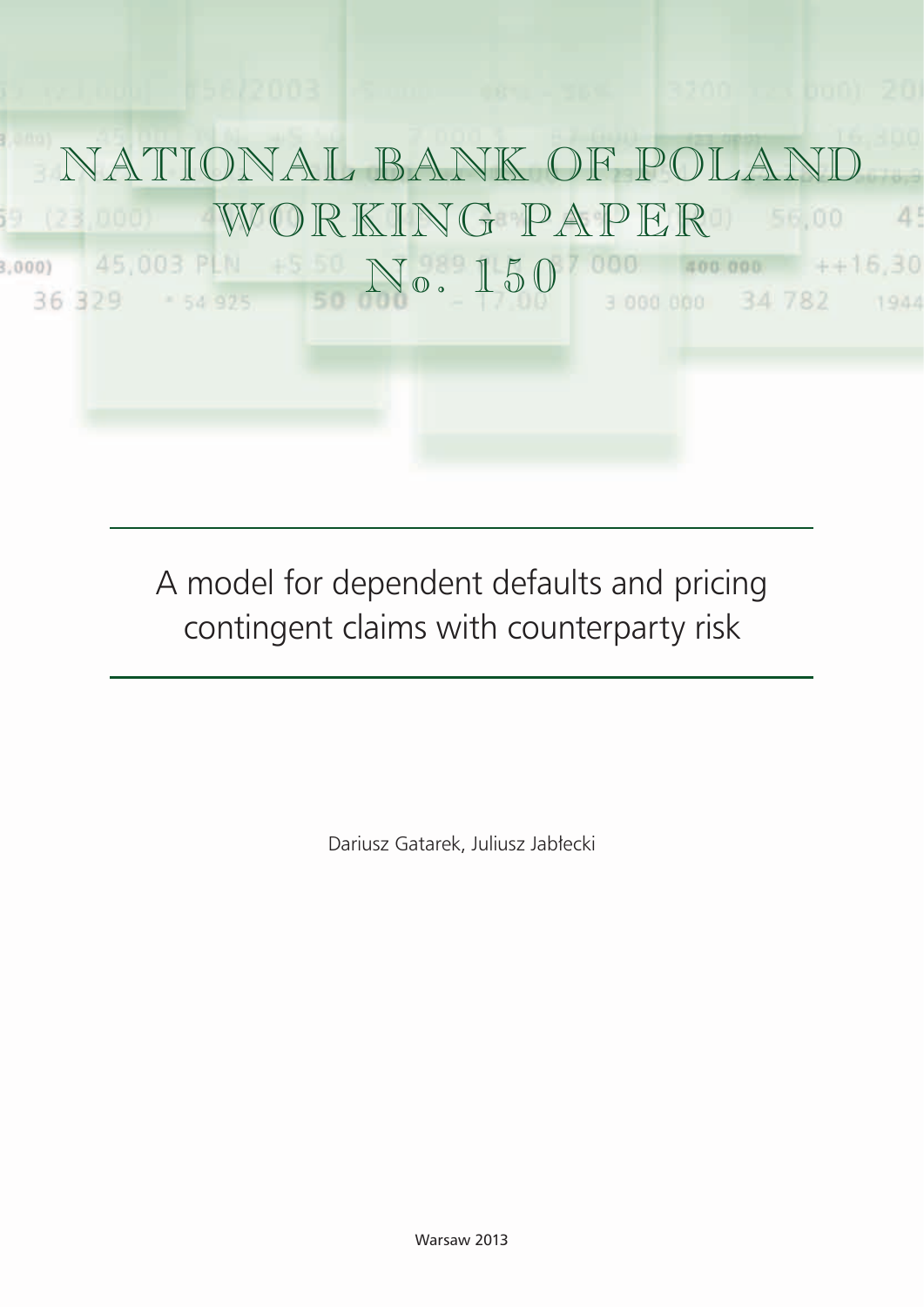Dariusz Gatarek – HVB Unicredit and Systems Research Institute, Polish Academy of Sciences, email: dariusz. gatarek@unicreditgroup.de; Juliusz Jabłecki – Economic Institute, National Bank of Poland and Faculty of Economic Sciences, Warsaw University, email: juliusz.jablecki@nbp.pl.

Design:

Oliwka s.c.

Layout and print:

NBP Printshop

Published by:

National Bank of Poland Education and Publishing Department 00-919 Warszawa, 11/21 Świętokrzyska Street phone: +48 22 653 23 35, fax +48 22 653 13 21

© Copyright by the National Bank of Poland, 2013 ISSN 2084–624X http://www.nbp.pl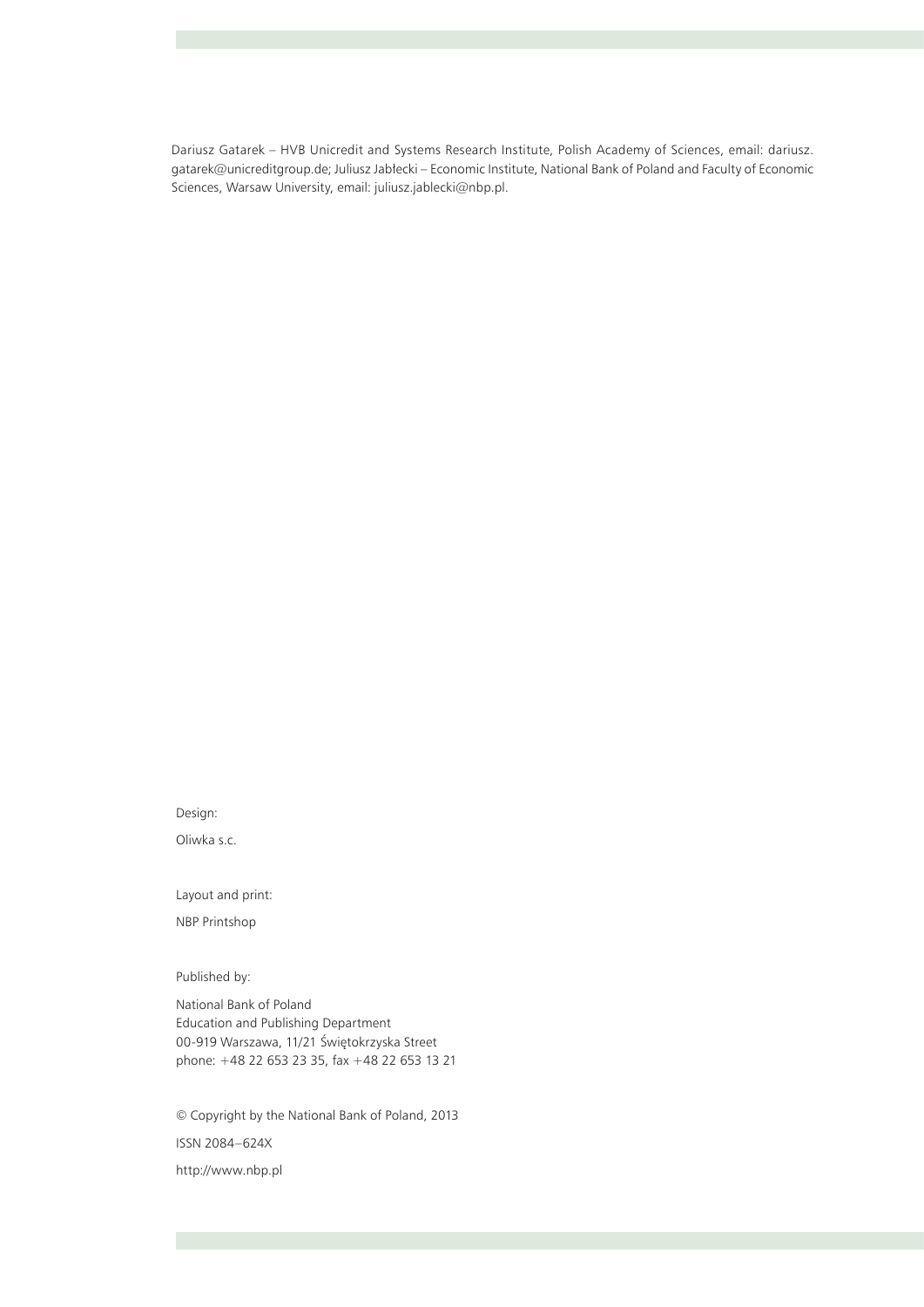# Contents

|             | 1 Introduction                                                                                                                                                                                                                       | 3   |
|-------------|--------------------------------------------------------------------------------------------------------------------------------------------------------------------------------------------------------------------------------------|-----|
| $2^{\circ}$ | Modeling dependent defaults                                                                                                                                                                                                          | 6   |
|             | Gaussian factor model experience in the series of the series of the series of the series of the series of the series of the series of the series of the series of the series of the series of the series of the series of the<br>2.1 | -6  |
|             | Ordered and idiosyncratic defaults in a reduced form framework 7<br>2.2                                                                                                                                                              |     |
|             |                                                                                                                                                                                                                                      |     |
|             | 3 Valuing contingent claims with counterparty risk                                                                                                                                                                                   | 13  |
|             | 3.1                                                                                                                                                                                                                                  | -14 |
|             | 3.2                                                                                                                                                                                                                                  |     |
|             | 3.3                                                                                                                                                                                                                                  |     |
|             | 4 Conclusions                                                                                                                                                                                                                        |     |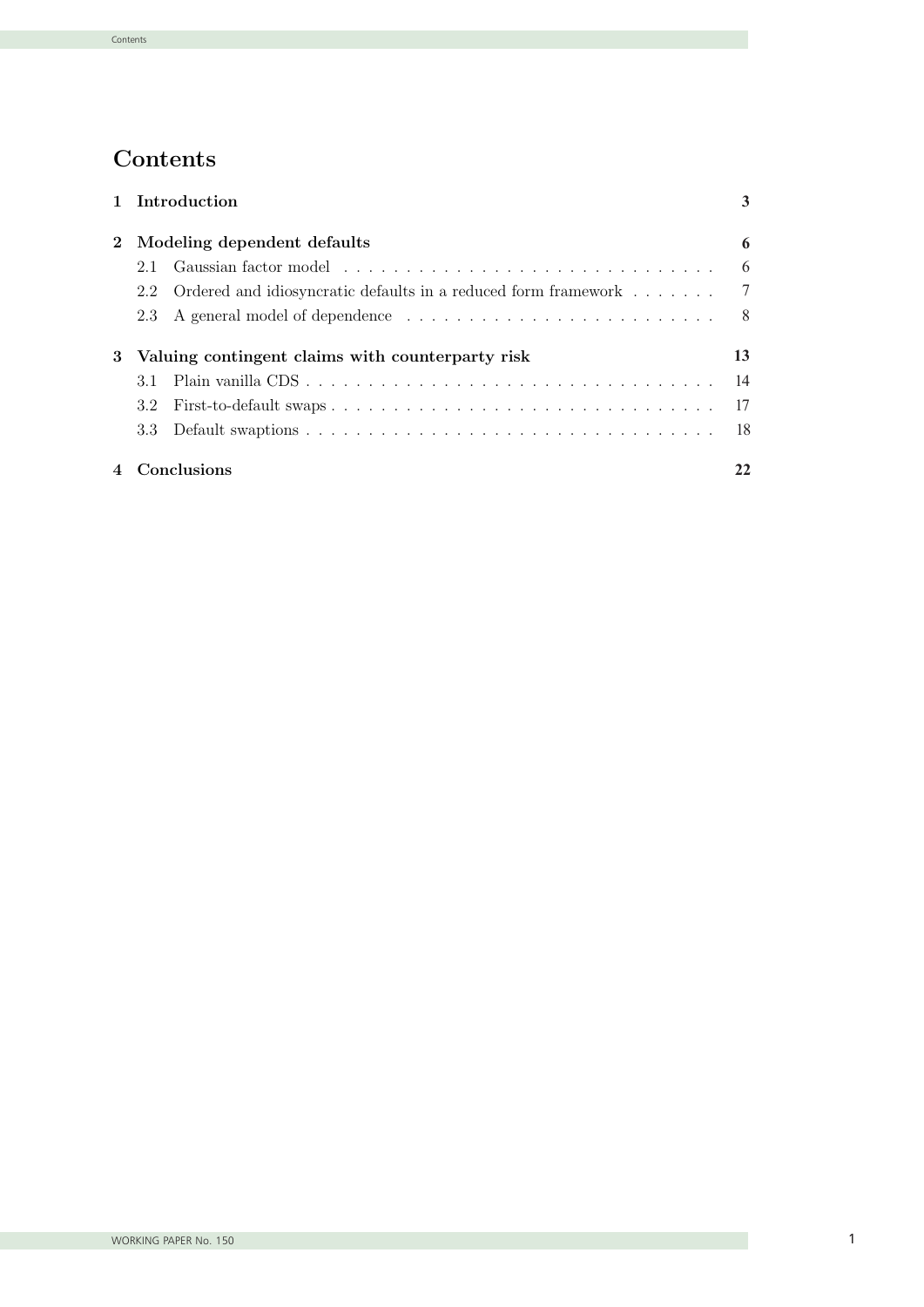#### Abstract

This paper presents a new, intuitive but mathematically powerful model of dependent defaults and derives a general framework for pricing products whose values depend on credit correlation between the counterparty and the reference entity. The dependence framework is a natural extension of the Gaussian factor approach, which can be applied in the context of reduced form credit risk models, allowing i.a. for stochastic hazard and recovery rates. The prices of plain vanilla credit default swaps, first-to-default swaps and default swaptions are derived as particular examples.

Keywords: default correlation, counterparty risk, reduced form models

JEL classification codes: G12, G13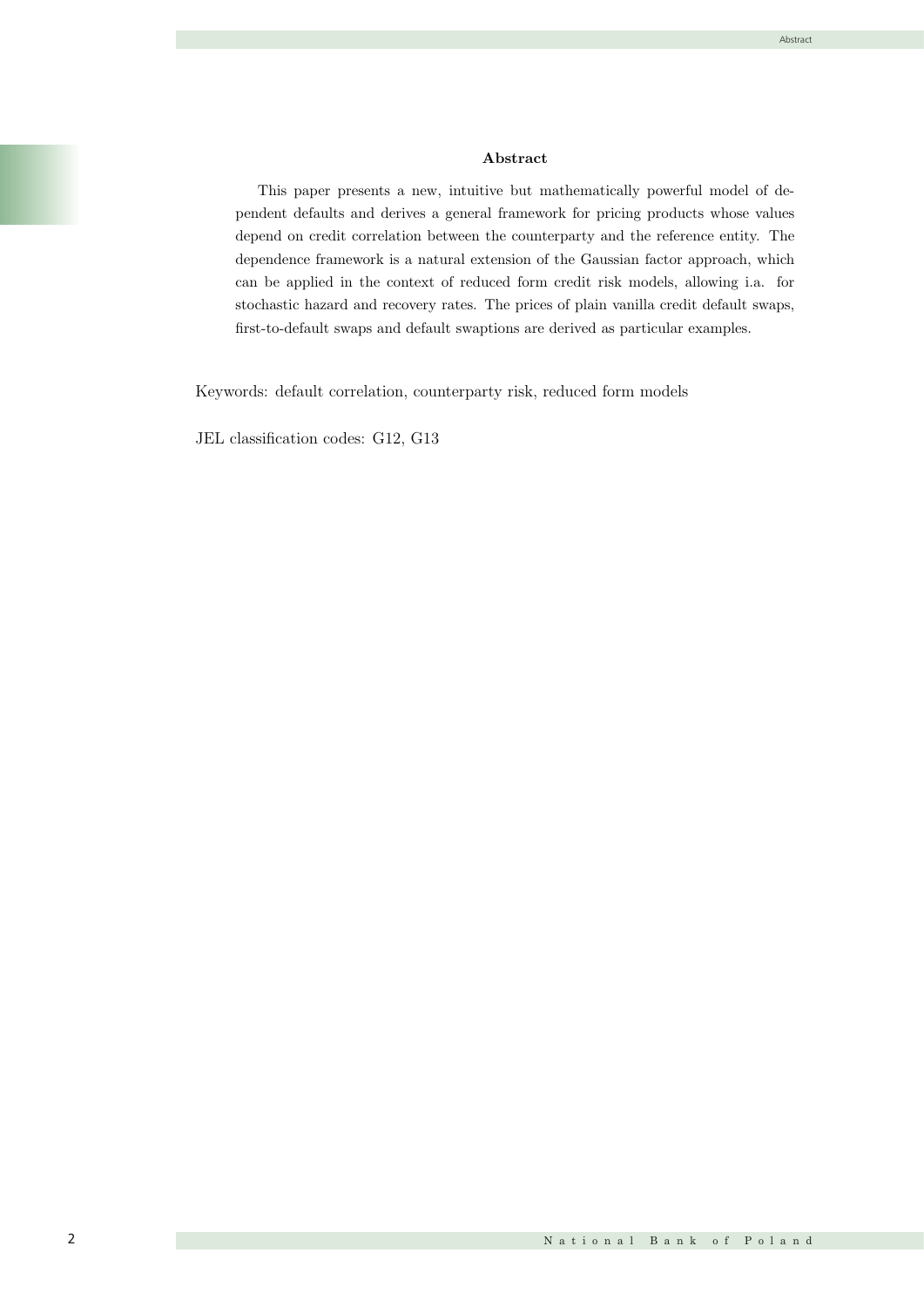# 1 Introduction

This paper presents a new, simple and efficient way of pricing products whose values depend on credit correlation between the counterparty and the reference entity. A prominent example of such instruments is a credit default swap (CDS), i.e. a contract through which parties agree to exchange the credit risk of a given issuer. In a typical CDS, the protection buyer pays a periodic fee to the swap seller and in exchange receives compensation if the issuer undergoes a credit event, including e.g. failure to service outstanding debt obligations, debt restructuring or bankruptcy. Thus, it might seem straightforward that the protection buyer profits whenever the credit standing of the reference entity worsens, however in practice, the value of the swap will be affected also by the credit standing of the counterparty, and in particular by how the credit of the counterparty correlates with that of the reference entity. The case of positive dependence between the two is called "wrong-way risk", whereby the probability of default by the counterparty is high exactly at the time when the protection buyer's exposure to the counterparty – i.e. the present value of the swap – is high (one example would be banks selling CDSs on themselves or their own sovereign reference countries). In the extreme case when the default of the reference asset coincides with the default of the swap seller, the protection buyer would suffer considerable losses on both the underlying asset and the present value of the swap. Hence, to properly value a CDS contract  $$ or more generally any contingent claim whose value depends on credit correlation between the counterparty and the reference entity  $-$  a model of credit correlation, or dependence, is needed.<sup>1</sup> This is underscored not only by the experiences of the 2008 financial crisis, and in particular the cases of Lehman Brothers, monoline insurers and AIG, but also by the recent -<br>regulatory trends under the heading of Basel III which stipulate that CVA risk, arising from changes in counterparties' credit spreads, should be identified and included in the calculation of economic capital (see also ECB, 2009 for an overview of post-crisis reflections on the pricing of counterparty risk in credit derivatives).

The need to include counterparty risk in the valuation of contingent claims has been well recognized in the literature. Hull and White (2001) provide what is considered today the first consistent and market-based methodology for valuing single-name and basket credit default swaps under counterparty risk. Their approach builds on Merton's (1974) structural credit risk model, whereby the creditworthiness of companies is defined by credit indices (or equity returns) which follow correlated Wiener processes, with default triggered by the first passage time of the firm's credit index to the threshold level, rather than some pre-specified time horizon as in the original formulation (cf. also Zhou, 1997). The model is calibrated to market data, in that the default barrier is chosen so that the default probabilities in the model are consistent with those implied from bond prices or CDS spreads. More recently, Walker (2006), Blanchet-Scalliet and Patras (2008), Brigo and Chourdakis (2009) as well as the presence of correlation between the counterparty and the reference entity, while Leung Buckley, Wilkens, and Chorniy (2011) have also proposed models for pricing derivatives in

and  $\mathcal{L}_{\mathcal{B}}$  and  $\mathcal{L}_{\mathcal{B}}$  and  $\mathcal{L}_{\mathcal{B}}$  prices allowing in addition for addition for addition for a  $1$ In what follows we shall use the words "correlation" and "dependence" interchangeably to express asso- $T_{\rm eff}$  counterparty risk models proposed so far fall roughly into one of the two broad ciation (not necessarily linear) between random variables.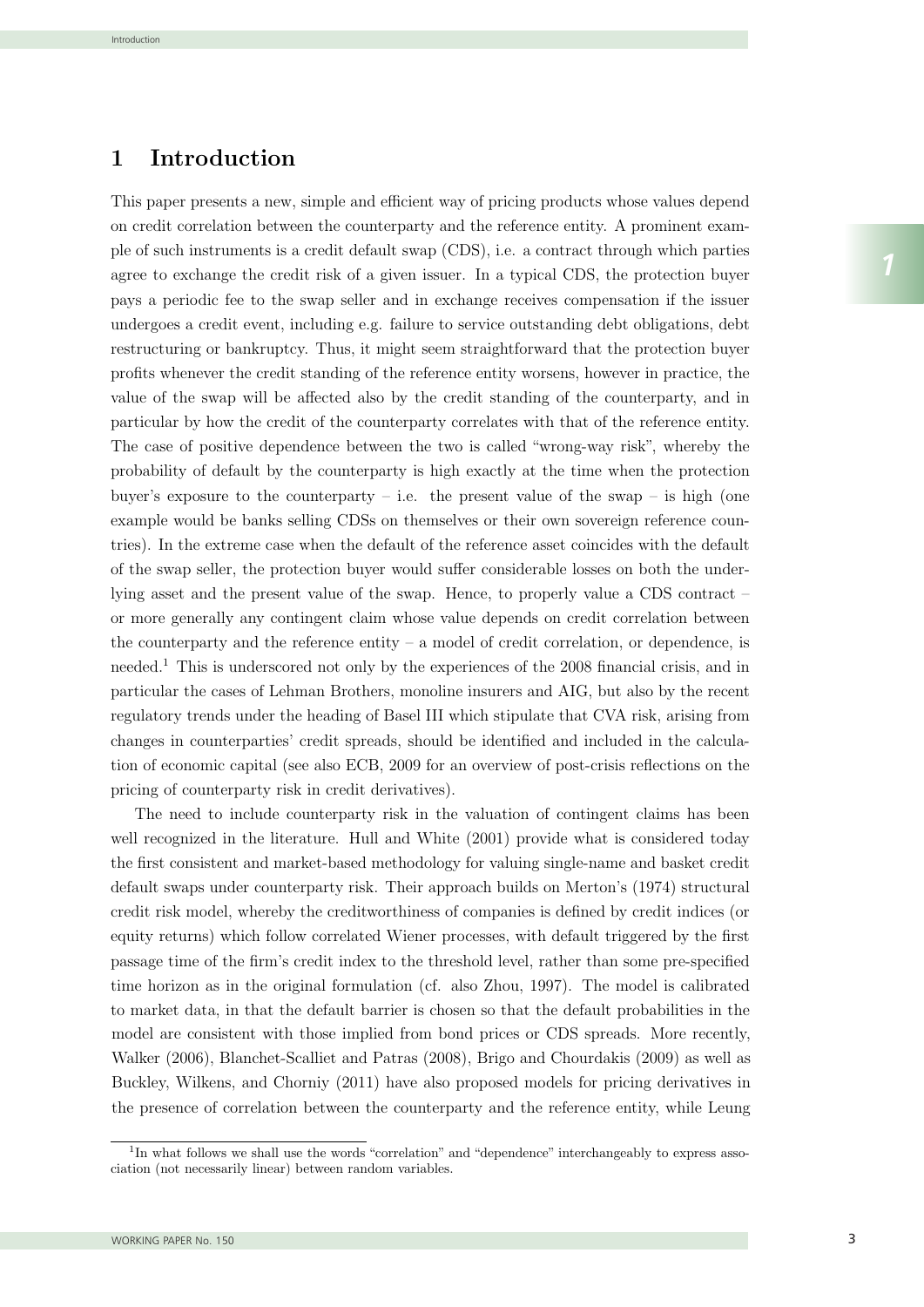and Kwok (2005) and Brigo and Capponi (2010) derived CDS prices allowing in addition for correlation between the protection buyer, protection seller and the reference entity.

The counterparty risk models proposed so far fall roughly into one of the two broad strands of the literature. The first strand comprises models based on Merton's (1974) structural approach to credit risk where  $-$  as in Hull and White  $(2001)$   $-$  default of an obligor is triggered when the market value of assets falls below a certain threshold level set by the level of debt at some maturity. Perhaps the greatest virtue of the Hull-White model, as well as other Merton-type approaches (see most recently Buckley, Wilkens, and Chorniy, 2011), is an intuitive setup and ease of calibration. The drawback, however, is that simultaneous default of a number of entities is jointly simulated by sampling from the multivariate normal distribution, which is well known to underestimate tail dependence (see e.g. McNeil, Frey, and Embrechts, 2005). Although this can be circumvented by enforcing a stronger dependence structure via a copula, the choice of a particular transformation of the distribution of the random vector would remain more or less arbitrary. Moreover, as pointed out by Mikosch (2006), for all their mathematical attractiveness, copulas are essentially static, suited to modeling spatial dependence, but inherently incapable of tackling complex spacetime dependence structures which are at the heart of default time correlations.

The second major strand in the literature relates to the so called reduced form, or intensity-based, credit risk models, where default is not conditioned on the firm's asset values, but instead is considered a Poiosson-type event, occurring unexpectedly, according to some intensity process (see e.g. Lando, 2004, chap. 5 for an overview of the intensitybased approach). The general problem associated with standard reduced form models, as observed by Yu (2007), is that default correlation is induced by the correlation of default intensities – i.e. the default intensity of one party increases when the default of another party occurs – and default times themselves are independent conditional on the sample paths of default intensities (see e.g. Leung and Kwok, 2005 who price a CDS with counterparty risk in such a framework). Unfortunately, this means that such models can only produce default correlations that are very low and of the same order as default probabilities themselves (see e.g. Das, Duffie, Kapadia, and Saita, 2007 who show that empirically observed default correlations cannot be accounted for merely by correlated default intensities). With such a ceiling in place, it could prove challenging to calibrate the model to default correlations implied from quoted prices of various financial instruments, which in turn severely limits the scope for practical applications of such models. Several remedies have been proposed 7 to this shortcoming (see e.g. Jarrow and Yu,  $2001$  or Gagliardini and Gouriéroux,  $2003$ ), but in general allowing for dependent defaults has rendered the models analytically rather challenging (see also Bielecki and Rutkowski, 2010, chap. 10, for a discussion of models with dependent intensities).

Thus, we propose a model that strives to address both limitations discussed above: is sufficiently flexible to yield a continuous interpolation between independence and comonotonicity of default times, while being intuitive and still tractable. Specifically, the model, which extends the idea presented in Gatarek (2010), is a generalization of Gaussian factor models and is similar in spirit to Giesecke (2003) and Elouerkhaoui (2006), but unlike the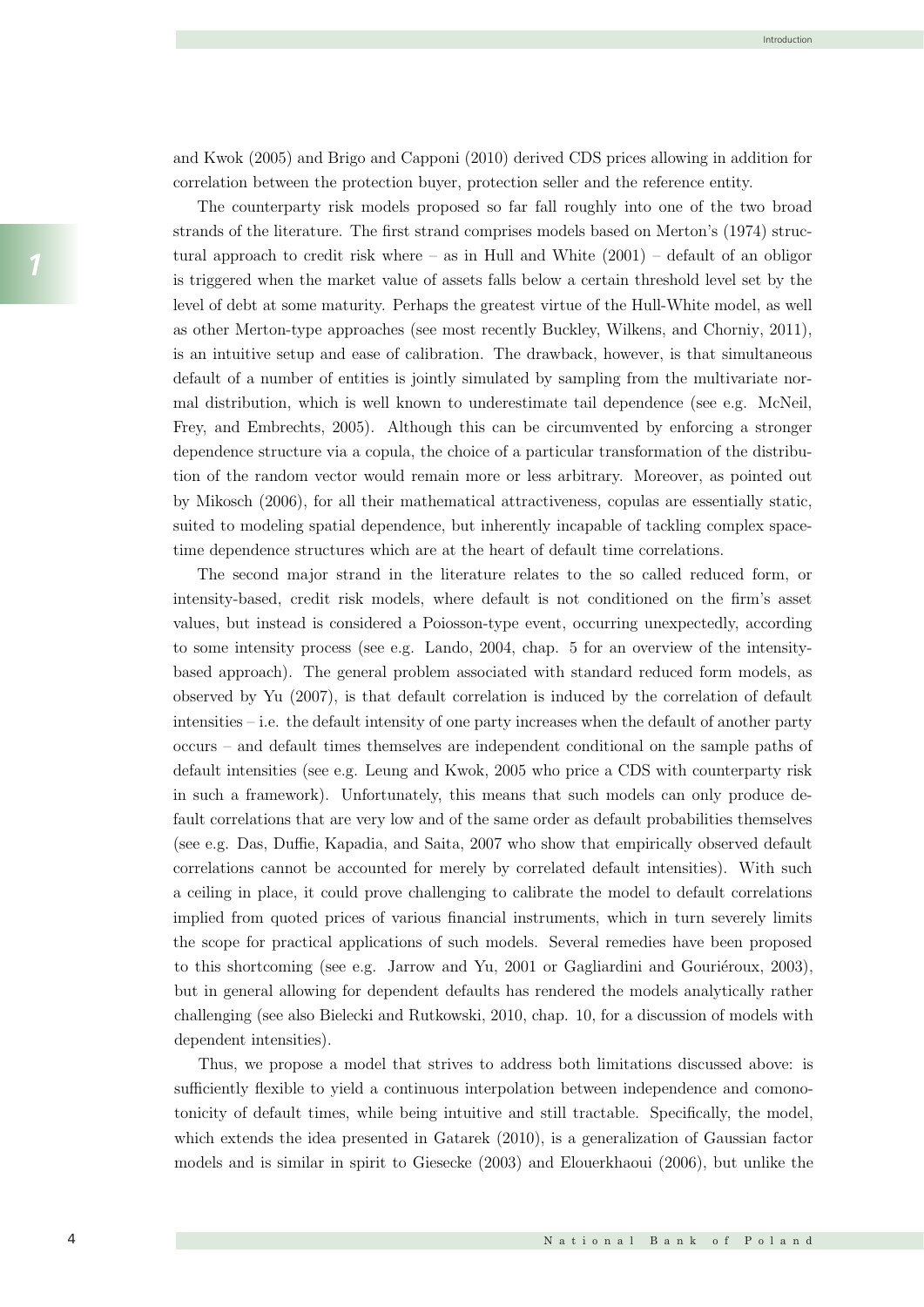previous approaches which were suited mainly to the pricing of basket credit derivatives, our framework offers a general formula for the valuation of cash flows in the presence of counterparty risk, with particular formulas for CDS, first-to-default swaps, default swaptions etc. with stochastic recovery rates. Similarly to Giesecke (2003), we assume that a firm's default is determined by both firm-specific and systematic factors affecting all firms alike. However, we propose to think of a systematic factor as an increasing sequence of default times which allows preserving the martingale property. The model can accommodate any number of systematic factors and allows different obligors to have different correlation with each factor (sector), which is an improvement upon the Gaussian latent variable one factor model underlying the Creditmetrics approach and Basel regulations (Gordy 2003). The factors themselves can be chosen freely from the whole class of probability distributions on  $\mathbb{R}_+$ , allowing also for stochastic hazard rates. The dependence structure is imposed by the minimum function, so that – the factors being naturally interpreted as economy-wide, industry-specific, sectoral, regional etc. – a firm can default either due to own mismanagement or an adverse systematic shock – whichever hits it sooner.

The rest of the paper is structured as follows. Section 2 gives an overview of our framework for modeling default dependence. Section 3 derives the key valuation formulas along with some examples, while Section 4 concludes.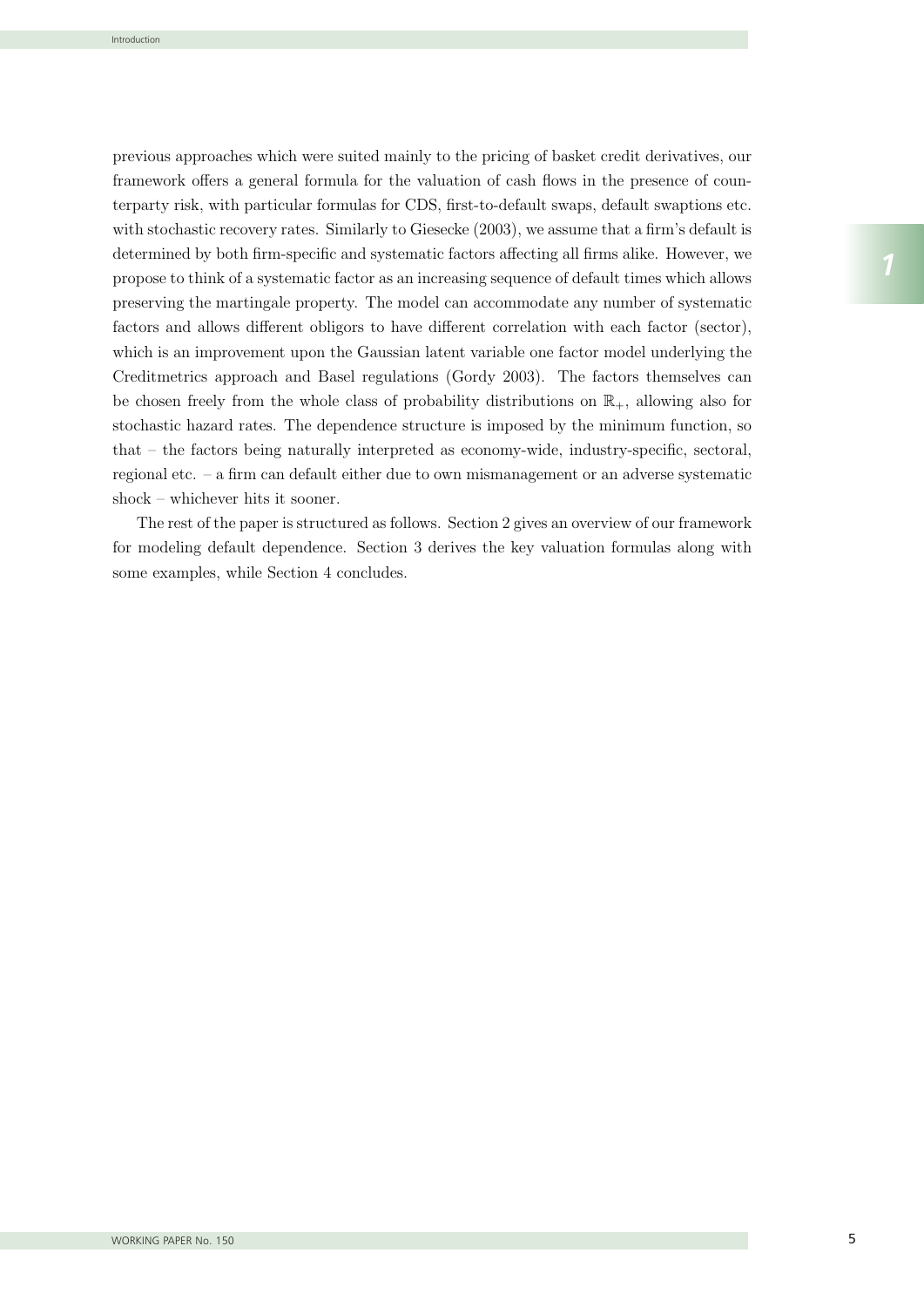#### 2 Modeling dependent defaults

In this section we present a general framework for modeling dependence that will be used later on for pricing contingent liabilities in the presence of counterparty risk. To set the stage, we start with a brief overview of the standard Gaussian factor model of dependence, then explain its deficiencies in modeling default correlation in a reduced-form framework and finally suggest a straightforward generalization based on the minimum function. For modeling purposes, we assume that all processes and variables are defined on a filtered probability space  $(\Omega, \mathcal{F}, \mathbb{P})$  with F modeling the information flow and P being the risknetrual (martingale) measure ensuring that all security prices discounted by the risk-free interest rate process are martingales.

#### 2.1 Gaussian factor model

Let  $X_1, X_2, ..., X_d$  be a family of Gaussian random variables. The most striaghtforward way to introduce dependence among them is to assume the following representation:

$$
X_i = y_i Y_i + \sum_{j=1}^{N} z_{i,j} Z_j,
$$
\n(1)

where  $Y_1, ..., Y_d$  and  $Z_1, ..., Z_N$  are standard normal variables such that  $cov(Y_i, Y_k)$  $cov(Z_i, Z_n) = cov(Y_i, Z_i) = 0$  for  $i \neq k$  and  $j \neq n$ , while  $y_i, z_{i,j} > 0$  for  $i = 1, 2, ..., d$ and  $j = 1, ..., N$ . By analogy with the capital asset pricing model (Sharpe, 1964), variables  $Y_i$  are called idiosyncratic risk factors and describe individual behavior of entities under investigation. Variables  $Z_1, ..., Z_N$  are called systematic and describe N common factors driving the behavior of the whole population or parts of it containing more than one element. The idiosyncratic factor can be thought of as relating to firm-specific issues, as e.g. management quality, while the systematic factors capture the common link between entities, as it may result e.g. from operating in the same sector, selling the same type of product, etc.

A particularly interesting case is when all  $X_i$  are standard normal and there is only one systematic factor (the so called one factor model):

$$
X_i = y_i Y_i + z_i Z. \tag{2}
$$

Since  $\text{var}(X_i) = 1$ , then  $y_i^2 + z_i^2 = 1$ , and coefficients  $z_i$  control the strength of the linear correlation between  $X_i$  and Z, with corr $(X_i, X_j) = z_i z_j$ .

The simple factor-type dependence framework described above arises naturally in the context of structural, or asset value models of credit risk inspired by Merton (1974) (see also Schönbucher, 2001 for a review). The structural models rest on the idea that corporate firm's assets  $X_i$  are driven by a combination of idiosyncratic and systematic factors as in liabilities can be viewed as contingent claims on the assets of the firm, with default triggered by the fall in market value of assets below some debt threshold. If it is assumed that the (1), then (using the fact that the sum of Gaussian variables is still Gaussian) probabilities of default and default correlations can be estimated which in turn allows to assess portfolio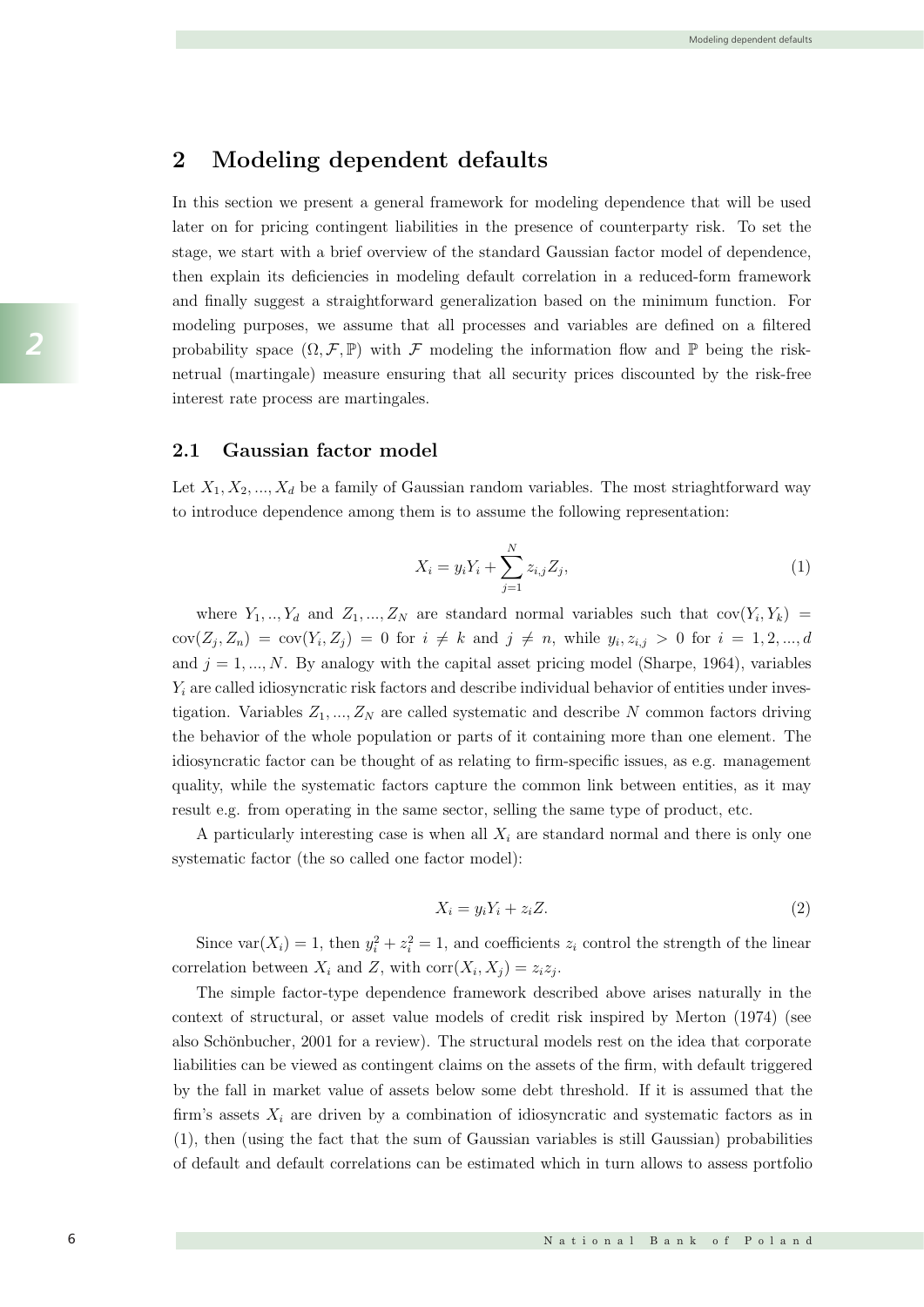losses in a bottom-up fashion. The key assumption of the structural approach is that the value of assets and their volatility, the debt threshold, and thus also default time, are all based on a filtration that is observed by the market, even though in fact such information would normally be available only to the firm's management. O'Kane (2008) mentions two other important defficiencies of the structural model: (i) highly simplified capital structure, not allowing for a straightforward implementation of different levels of subordination and different maturities of the respective liabilities; (ii) unrealistic assumption of all liabilities being in the form of zero coupon bonds (coupon paying bonds can be viewed as compound options and thus significantly more complex computationally).

## 2.2 Ordered and idiosyncratic defaults in a reduced form framework

These shorcomings are to a large extent fixed in the so called reduced form credit risk models, suggested initially by Jarrow and Turnbull (1995), where it is assumed that that the modeler, much like the rest of the market, has only an incomplete knowledge of the firm, which seems more realistic and is thus recommended for pricing and risk management purposes (see also Jarrow and Protter, 2004 for a discussion of the information-based distinction of the two approaches). Also the modeling logic is completely reversed: while in the standard structural model the purpose was to find the probability of default conditioned on time and the firm's asset values, in the reduced form framework the objective is to model default time itself, which is considered a Poiosson-type event, occurring unexpectedly, according to some intensity process (see Lando, 2004, chap. 5 for an overview). The intensity, or hazard rate, can be interpreted as the instantaneous default probability and is mathematically expressed as:

$$
\lambda(t) = \lim_{\Delta t \to 0} \frac{\mathbb{P}(t < \tau \le t + \Delta t \mid \tau > t)}{\Delta t} = \lim_{\Delta t \to 0} \frac{\mathbb{P}(\tau \le t + \Delta t) - \mathbb{P}(\tau \le t)}{\Delta t (1 - \mathbb{P}(\tau \le t))} = \frac{1}{1 - F(t)} \frac{dF(t)}{dt},\tag{3}
$$

where  $\tau$  is a continuous random variable which measures the default time of a certain obligor and  $F(t)$  is its distribution function. It then follows that  $F(t)=1-\exp \left(-\int_0^t \lambda(s)ds\right)$ and in the particular case of a costant hazard rate we obtain the familiar exponential distribution with  $F(t)=1 - \exp(-\lambda t)$ .

independent and co-monotonic defaults. To see this, suppose there are d obligors ("names") Note that even with the tools developed so far we can already represent two key insights of with default times  $\tau_1, \ldots, \tau_d$  and consider two extreme types of economies: (i) an idiosyncratic economy, i.e. one where default times are affected only by idiosyncratic factors; and (ii) an ordered economy, where there are no idiosyncratic factors and there is only one systematic factor which amounts to default times  $\tau_1, ..., \tau_d$  being ordered so that  $\tau_i \leq \tau_j$  whenever  $i \leq j$ . Denote by  $\tau_{first} = \min{\tau_i : 1 \leq i \leq d}$  the first default in either economy. If default times are completely independent, i.e. triggered by idiosyncratic factors, then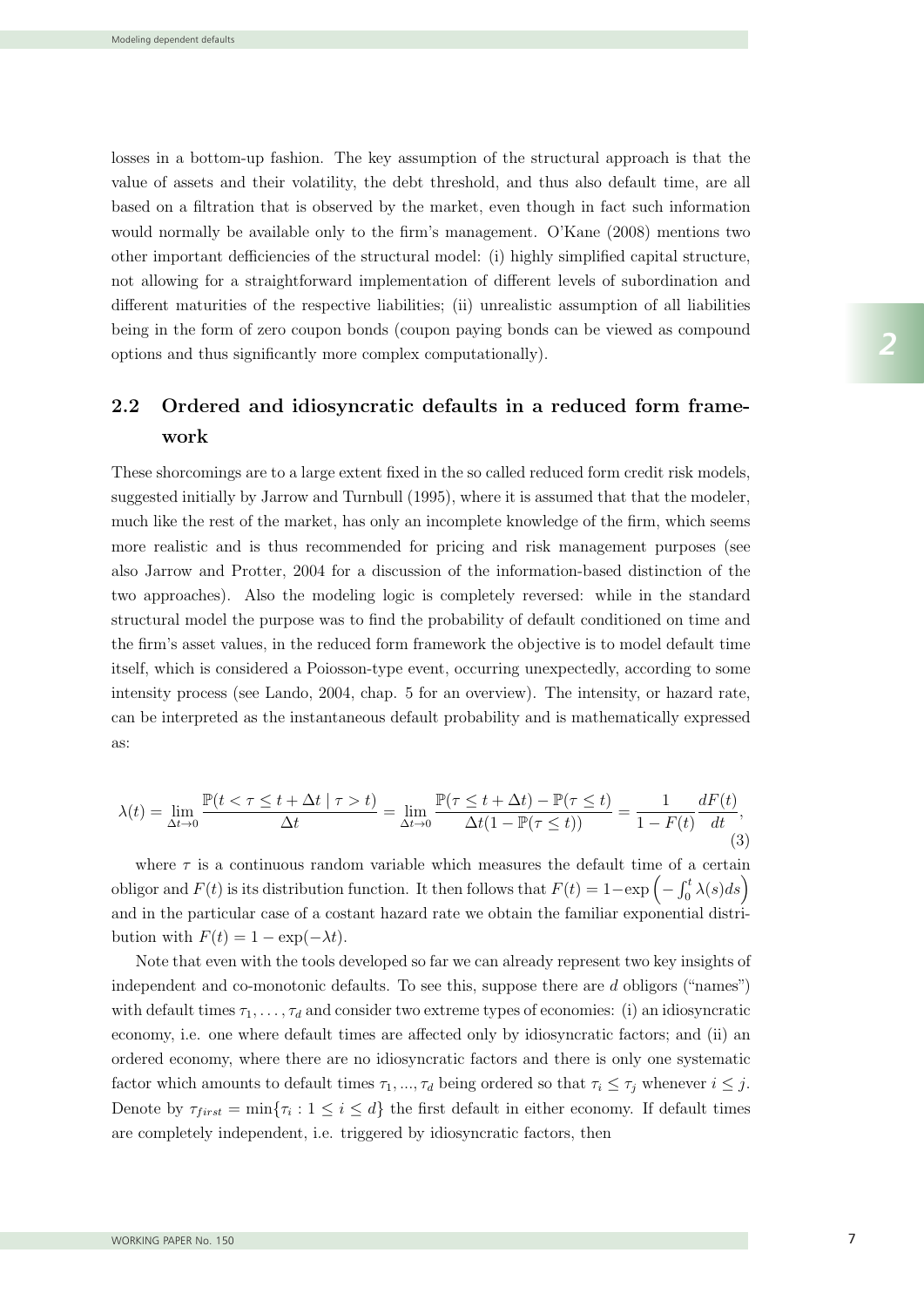$$
\mathbb{P}_{\text{idio}}(\tau_{\text{first}} \ge t) = \prod_{i=1}^{d} (1 - F_i(t)) = \exp\left(-\int_0^t \sum_{i=1}^d \lambda_i(s) ds\right). \tag{4}
$$

economy, i.e. one where default times are affected only by idiosyncratic factors; and (ii) an

In contrast, when defaults are ordered

$$
\mathbb{P}_{order}(\tau_{first} \ge t) = 1 - F_1(t) = \exp\left(-\int_0^t \lambda_1(s)ds\right). \tag{5}
$$

Hence, Note that even with the tools developed so far we can already represent two key insights of

$$
\frac{\mathbb{P}_{order}(t \leq \tau_{first} \leq t + dt \mid \tau_{first} > t)}{\mathbb{P}_{idio}(t \leq \tau_{first} \leq t + dt \mid \tau_{first} > t)} = \frac{\lambda_1(t)}{\sum_{i=1}^d \lambda_i(t)} < 1,
$$
\n(6)

which leads to an intuitive conclusion that the probability of multiple defaults (driven by a systematic factor) is lower than that of single defaults. Note, however, that although defaults in the ordered economy are less frequent, their overall impact is more severe due to clustering. This also suggests that while counterparty risk (specifically, correlation between the reference credit and the counterparty) would not be a serious concern in the idiosyncratic economy, it could have a considerable impact on pricing contingent claims in the ordered economy, it could have a considerable impact on pricing contingent claim<br>economy, as e.g. buying protection might entail taking on wrong way risk.<sup>2</sup>  $\frac{1}{2}$ 

Clearly, no economy is either completely idiosyncratic or completely ordered, so what we need is a continuous interpolation between the two cases discussed above. Unfortunately, the convenient representation (1) cannot be readily used to describe dependence in a reduced form framework, as it relied crucially on the fact that the sum of Gaussian variables remained Gaussian – a property that does not in general hold for other distributions. One way to get around this problem would be to apply a copula transformation of the risk factor distributions, but such a trick would be artificial and would entail breaking the natural corre-<br>spondence between the described reality and suitable mathematical tools. We propose what spondence between the described reality and suitable mathematical tools. We propose what a few uncorrelated defaults, but they fear hitting a cluster in an ordered economy. In contrast, investors in seems to be a more elegant solution, namely to preserve the risk factor decomposition from (1), but use the minimum function instead of the sum. Since in the reduced form framework default is a one-time event – i.e. once a name goes bust it can never default again – it is the first time (this is also the assumption behind the familiar Marshall-Olkin copula used by intuitive to assume that default occurs whenever an obligor is hit by one of the shocks for Giesecke,  $2003$ ). at the sum of Gaussian variables

### 2.3 A general model of dependence

By analogy with the Gaussian factor model, let  $\{1, \ldots, d\}$  be the set of all obligors in the economy with default times  $X_1, \ldots, X_d$  driven by two sets of risk factors: idiosyncratic and systematic. To proceed we first need to formalize the definition of a systematic factor

understood as a family of random variables which can be put in increasing order. Although

Definition 1. A family of random variables Zi, 1 ≤ i ≤ i ≤ i ≤ i ≤ i ≤ d, with given distributions is called t<br>Definitions is called the called the called the called the called the called the called the called the called

<sup>&</sup>lt;sup>2</sup>This observation has another interesting implication. Consider a CDO made up of names  $\{1, ..., d\}$ . threstors in the senior trainer would preter the economy to be throsyncrated they can allow to suffer even<br>a few uncorrelated defaults, but they fear hitting a cluster in an ordered economy. In contrast, investors in defaults or a whole cluster, but – like the blindfolded cat in JP Morgan's parable – with clusters they can at least find a way among the "mousetraps." Investors in the senior tranche would prefer the economy to be idiosyncratic – they can afford to suffer even the equity tranche would prefer an ordered economy: they blow up irrespective of whether a single name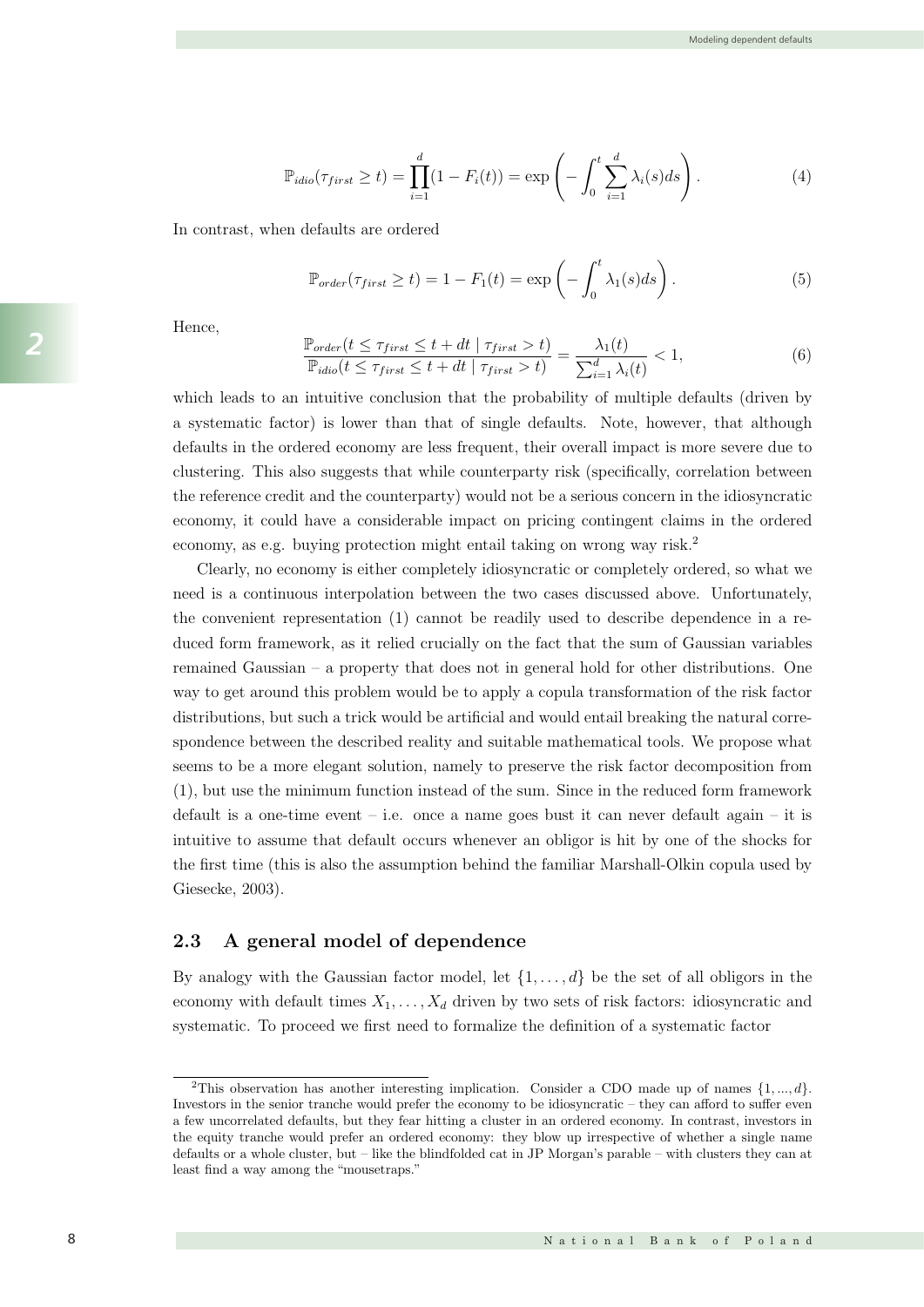**Definition 1.** A family of random variables  $Z_i$ ,  $1 \leq i \leq d$ , with given distributions is called a systematic factor if and only if there exists a permutation  $\Phi$  of the set  $\{1, 2, \ldots, d\}$  such that the sequence  $Z_{\Phi(i)}$  is increasing i.e.  $Z_{\Phi(i)} \leq Z_{\Phi(i+1)}$  for  $i = 1, ..., d$ .

We say that factors Z and Y are independent if all pairs of random variables  $Z_i$  and  $Y_j$  $(i, j = 1, ..., d)$  in the respective families are independent. Definition (1) brings an important change: while in (1) a systematic factor was a single random variable, from now on it will be understood as a family of random variables which can be put in increasing order. Although such a change may seem unintuitive at first, in fact it is the only way to allow different obligors to have different correlation with the systematic factors, without sacrificing the martingale property. To see this, suppose a contrario that each  $X_i$  is represented in the following way:

$$
X_i = \min \{ Y_i, z_{i,1} Z_1, ..., z_{i,N} Z_N \},\tag{7}
$$

where  $Y_1, ..., Y_d$  and  $Z_1, ..., Z_N$  are independent positive random variables and  $z_{i,j}$  are positive constants. In line with  $(1)$ , random variables  $Y_i$  can be interpreted as idiosyncratic factors and  $Z_j$  as systematic risk factors, with hazard rates  $\lambda_1(t),\ldots,\lambda_N(t)$ . Note, that if  $z_{k,j} < z_{i,j}$ , for some  $i, k \in \{1, ..., n\}, j \in \{1, ..., N\}$ , then  $z_{i,j} Z_j = \phi(z_{k,j} Z_j)$  for a deterministic and increasing function  $\phi(x) = \frac{z_{i,j}}{z_{k,j}}x$ , which guarantees that  $z_{k,j}Z_j \leq z_{i,j}Z_j$  in all possible "states of the world" and  $z_{i,j}Z_j$  can be fully predicted based on  $z_{k,j}Z_j$ . This is an extreme case of co-monotonicity, particularly unwelcome in modeling default times, since – apart from the case of parent companies and their subsidiaries – it is in practice unintuitive to assume that the default time of one company is deterministically followed by the default of "a feature with scarce financial meaning that can lead to misleading results." Such coanother company. Brigo and Morini (2010) go even so far as to call such an assumption: monotonicity implies in particular that for a default indicator process defined as  $N_{i,j}(t)$  $\mathbb{1}_{\{z_{i,j}Z_j>t\}}$ ,  $N_{k,j}(t) \geq N_{i,j}(t)$  and the process  $N_{k,j}(t)$  predicts  $N_{i,j}(t)$ . It follows that  $N_{i,j}(t)$  +  $\int_0^t N_{i,j}(s) \frac{1}{z_{i,j}} \lambda_j(s) ds$  is not a martingale for all i with respect to the expanded filtration  $F_{i,j}(t) = \sigma(N_{i,j}(t), i = 1, ..., d)$ , which in turn implies that  $\lambda_j(t)/z_{i,j}$  are not hazard rates, which is counter-intuitive. Therefore, the set  $\{z_{i,j}Z_{i,j} : 1 \leq i \leq d\}$  cannot represent a systematic factor.

Systematic factors in the sense of Definition 1 can be constructed in the following way. Let  $\tau_1, \ldots, \tau_d$  be a sequence of positive random variables conditionally independent upon hazard rate processes  $\lambda_1(t), ..., \lambda_d(t)$ . Let  $\Phi(\cdot)$  be a permutation of  $\{1, ..., d\}$  such that  $\tau_{\Phi(1)} \leq ... \leq$  $\tau_{\Phi(d)}$  (i.e.  $\tau_{\Phi(i)}$  is the *i*-th order statistic). Then the family  $Z_i = \min{\{\tau_{\Phi(j)} : \Phi^{-1}(i) \leq j \leq d\}}$ is a systematic factor. Indeed, the sequence  $Z_{\Phi(i)} = \min\{\tau_{\Phi(j)} : i \leq j \leq d\}$  is increasing. Moreover, by the Doob-Meyer theorem, the decreasing one-jump event indicator process  $N_i(t) = \mathbb{1}_{\{Z_i > t\}}$  associated with each  $Z_i$  can be compensated so that  $N_i(t) + \int_0^t N_i(s)\xi_i ds$  is a martingale and hence  $\xi_i(t) = \sum_{j=i}^d \lambda_{\Phi(j)}(t)$  is the hazard rate (see e.g. Schönbucher, 2003, chap. 4). Obviously, the above construction can be extended to any number of systematic factors which lays the ground for our model of dependent defaults.

<sup>i</sup> (in the sense of Defi-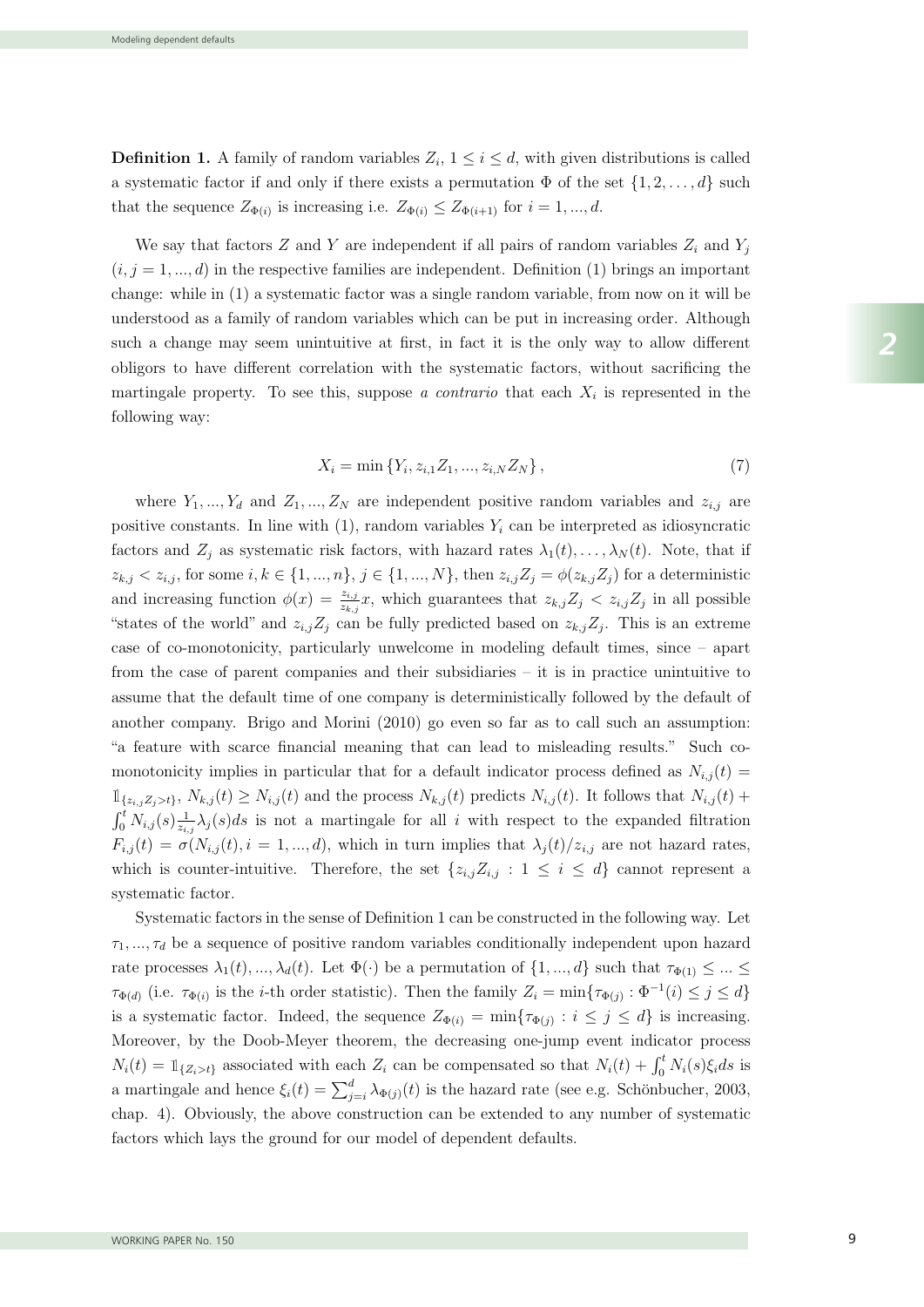**Definition 2.** (Dependent defaults) Let  $\{1, ..., d\}$  be the set of all obligors and let  $U =$  $Y_i, Z_i^1, \ldots, Z_i^N : 1 \leq i \leq d$  be the set of positive random variables describing default times of all risk factors, both idiosyncratic,  $Y_i$ , and systematic  $Z_i^1, \ldots, Z_i^N$  (in the sense of Definition 1). Let  $\lambda_{\tau}(t)$ ,  $\tau \in U$  be a family of continuous stochastic processes, not necessarily independent, forming hazard rates for risk factors  $\tau$ . Then we define dependent default times as

 $\mathcal{L}_{\mathcal{A}}$  , by the Doob-Meyer theorem, the decreasing one-jump event indicator processes in distribution on

$$
X_i = \min \{ Y_i, Z_i^1, \dots, Z_i^N \} = \min_{\tau \in U(i)} \tau,
$$
\n(8)

where

$$
U(i) = \{ Y_i, \xi_{\Phi_j(k)}^j : \Phi_j^{-1}(i) \le k \le d, 1 \le j \le N \} \subset U
$$
\n(9)

and  $\Phi_j(\cdot)$  are the permutations ordering the sequences  $(\xi_i^j)_{i=1}^d$ ,  $j = 1, ..., N$ .

It follows from Definition 2 that

$$
\mathbb{1}_{\{\tau>t\}} + \int_0^t \mathbb{1}_{\{\tau>s\}} \lambda_\tau(s) ds \tag{10}
$$

is a martingale. Furthermore, since  $\mathbb{1}_{\{X_i > t\}} = \prod_{\xi \in U(i)} \mathbb{1}_{\{\xi > t\}}$ , where the variables  $\xi$  are order statistics of systematic factors  $\tau$  (we omit subscripts to simplify notation), then assuming that all risk components  $\tau$  are conditionally independent upon hazard rate processes,

$$
\mathbb{1}_{\{Y>t\}} + \int_0^t \mathbb{1}_{\{X_i > s\}} \sum_{\tau \in V} \lambda_\tau(s) ds,
$$
\n(11)

is also a martingale for any subset  $V \subseteq U$  and  $Y = \min_{\tau \in V} \tau$ .

The following example should help clarify the idea behind our model of dependent defaults.

**Example 1.** Consider an economy which consists of only three obligors  $\{1, 2, 3\}$  subject to two systematic factors  $\{\tau_1, \tau_2, \tau_3\}$  and  $\{\vartheta_1, \vartheta_2, \vartheta_3\}$  (to simplify the exposition assume there are no idiosyncratic factors). Suppose  $\Phi_1 : \{1, 2, 3\} \to (3, 2, 1)$  and  $\Phi_2 : \{1, 2, 3\} \to (2, 3, 1)$ are permutations of  $\{1,2,3\}$  such that  $\tau_{\Phi_1(1)} \leq \tau_{\Phi_1(2)} \leq \tau_{\Phi_1(3)}$  and  $\vartheta_{\Phi_2(1)} \leq \vartheta_{\Phi_2(2)} \leq \vartheta_{\Phi_2(3)}$ . In other words, when  $\tau$  hits, obligor "3" is the first to suffer, followed by "2" and "1". With  $\vartheta$ , on the other hand, problems first hit "2", then "3" and finally "1", whereby of course defaults triggered by each factor can occur at different times. Now, suppose we want to identify the default time of obligor "2". Since  $\Phi_1(2) = 2$  and  $\Phi_2(2) = 1$ , applying (9), yields  $U(2) = \{\xi_{\Phi_j(k)} : \Phi_j^{-1}(2) \leq k \leq d, j = 1, 2\} = \{\tau_{\Phi_1(2)}, \tau_{\Phi_1(3)}, \vartheta_{\Phi_2(1)}, \vartheta_{\Phi_2(2)}, \vartheta_{\Phi_2(3)}\}$ . Since  $\tau_{\Phi_1(2)} \leq \tau_{\Phi_1(3)}$  and  $\vartheta_{\Phi_2(1)} \leq \vartheta_{\Phi_2(2)} \leq \vartheta_{\Phi_2(3)}$ , default time of "2" is given by  $X_2 = \min_{\xi \in U(2)} \xi =$  $\min\{\tau_{\Phi_1(2)}, \vartheta_{\Phi_2(1)}\}.$  The procedure of finding default times is also represented schematically in Figure 1.

We have seen that default of obligor  $i$  is ultimately triggered by the lowest of the  $i$ -th order statistics  $\tau_{\Phi_i(i)}, j = 1, ..., N$ . Note that, as shown in Figure 1, both the ordering of default times and time lags between them can vary across factors (hence the N different permutations). Such a representation reflects an important economic observation that while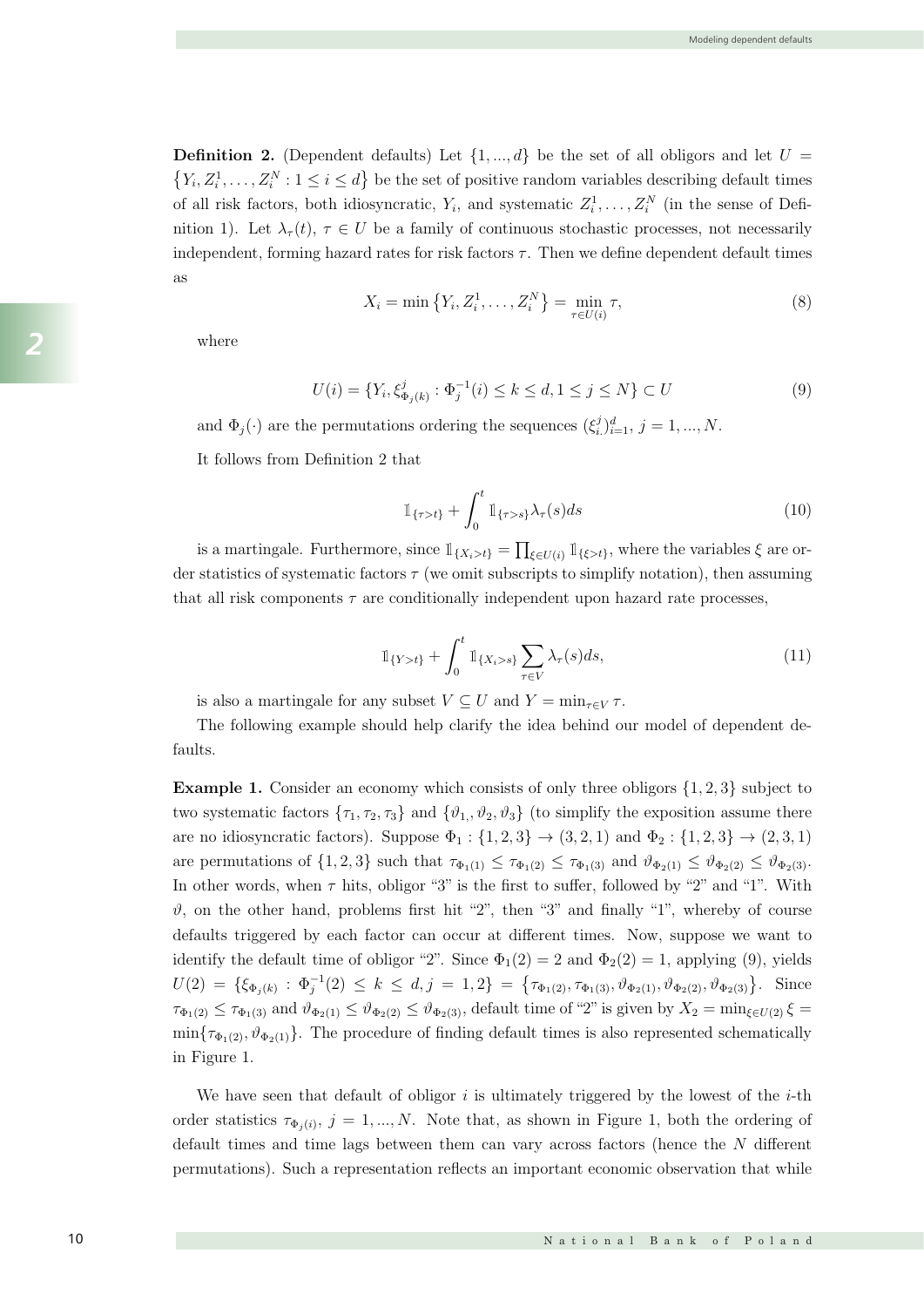for a systematic factor j a default of obligor  $A$  may trigger the default of obligor  $B$ , for the factor  $k$  the order may be reversed, with problems of  $B$  preceding a default of  $A$ , quite possibly with a different time lag than before. More generally, as stressed above, the redefinition of a systematic factor as an ordered family of random variables (rather than a single random variable as in (1) and (7)) allows us to incorporate obligors' different dependence on the systematic factors while preserving the martingale property (10).

We can now prove the following key fact.

**Proposition 1.** For all  $t < T$  and  $\tau, \lambda_{\tau}(t), U(i), \mathbb{1}_{\{\tau > t\}}, \mathbb{1}_{\{X_i > t\}}$  defined above, conditional survival probabilities under the natural filtration  $\mathcal{F}_t$  are given by:

$$
\mathbb{P}(\tau > T \mid \mathcal{F}_t) = \mathbb{E}\left(e^{-\int_t^T \lambda_\tau(s)ds} \mid \mathcal{F}_t\right) \mathbb{1}_{\{\tau > t\}}
$$

$$
\mathbb{P}(X_i > T \mid \mathcal{F}_t) = \mathbb{E}\left(e^{-\int_t^T \sum_{\tau \in U(i)} \lambda_\tau(s)ds} \mid \mathcal{F}_t\right) \mathbb{1}_{\{X_i > t\}}.
$$

Figure 1: A schematic representation of an economy with three obligors and two systematic factors.



*Proof.* Denote  $M(t) = \mathbb{E}\left(\exp\left(-\int_t^T \lambda_\tau(s)ds\right) \mid \mathcal{F}_t\right)$ ). Then, using Itô's product rule,

$$
d\left(M(t)\mathbb{1}_{\{\tau>t\}}\right) = M(t)d\mathbb{1}_{\{\tau>t\}} + \mathbb{1}_{\{\tau>t\}}dM(t) + dM(t)d\mathbb{1}_{\{\tau>t\}}.\tag{12}
$$

By assumption,  $dM(t)d\mathbb{1}_{\{\tau>t\}}=0$  and since  $dM(t)=M(t)\lambda_\tau(t)dt$  we get

$$
d\left(M(t)\mathbb{1}_{\{\tau>t\}}\right) = M(t)\left(d\mathbb{1}_{\{\tau>t\}} + \lambda_{\tau}(t)\mathbb{1}_{\{\tau>t\}}\right) \tag{13}
$$

Hence,  $M(t) \mathbb{1}_{\{\tau > t\}}$  is a martingale. Since  $M(T) = 1$ , we can write

$$
\mathbb{P}\left(\tau>T\mid\mathcal{F}_t\right)=\mathbb{E}\left(\mathbb{1}_{\{\tau>T\}}\mid\mathcal{F}_t\right)=\mathbb{E}\left(M(T)\mathbb{1}_{\{\tau>T\}}\mid\mathcal{F}_t\right),\tag{14}
$$

Finally, using the martingale property:

 $\mathbb{P}(\tau > T \mid \mathcal{F}_t) = \mathbb{E}\left(M(T)\mathbb{1}_{\{\tau > T\}} \mid \mathcal{F}_t\right) = M(t)\mathbb{1}_{\{\tau > t\}}.$  (15)

*2*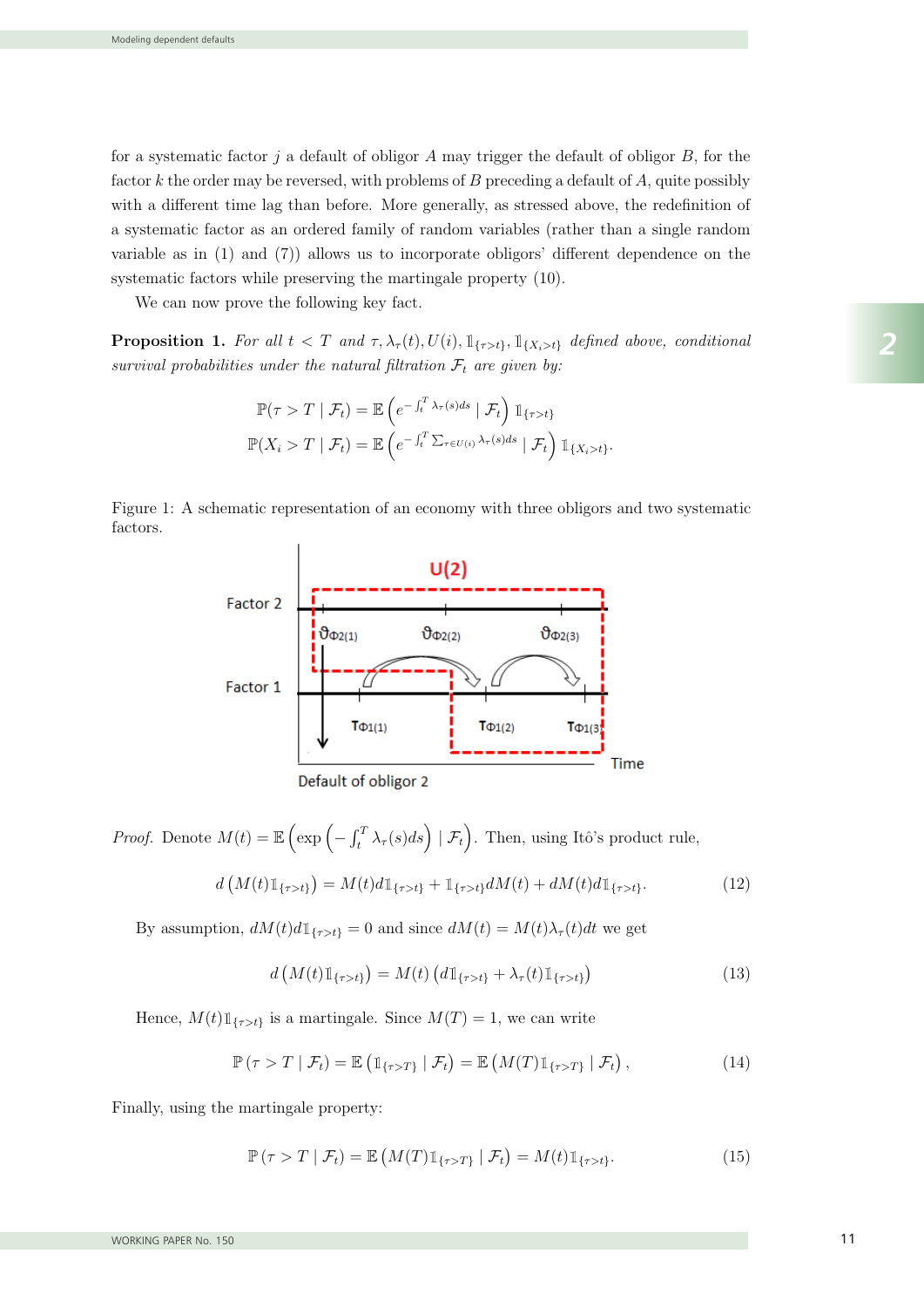$\Box$ 

An analogous reasoning proves the second equality.

The general framework developed above paves the way for valuing contingent liabilities in a setting where the credit quality of the reference asset and that of the counterparty are driven by the same systematic factors. That is indeed what we address in the following section.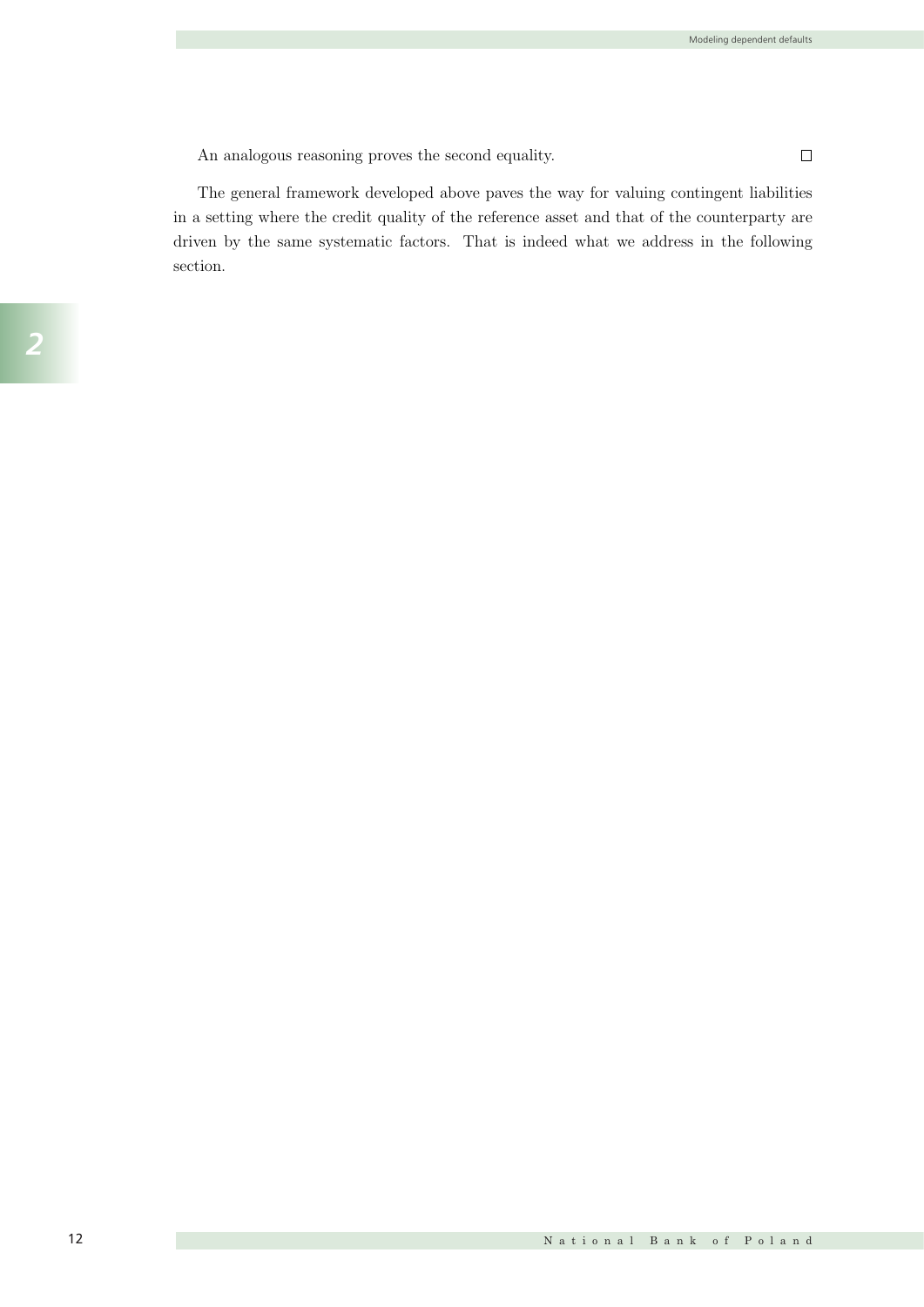#### 3 Valuing contingent claims with counterparty risk

The basic setup in this section draws on that from subsection 2.3 but, apart from the d obligors with default times  $X_1, ..., X_d$ , we introduce also two types of assets: the risk-free money market account  $B$  and a financial asset  $A$ . Assume the money market account accumulates an instantaneous interest rate given by the continuous process  $r(t)$  so that  $B(t) = \exp \left( \int_0^t r(s) ds \right)$  and the associated discount factor is  $D(t) = \exp \left( - \int_0^t r(s) ds \right)$ . Assume also that  $A(t)$  admits the following representation:

$$
dA(t) = A(t)(dW(t) - \alpha(t)dt),
$$
\n(16)

where  $\alpha$  is a continuous stochastic process and W is a martingale with zero quadratic covariation with  $\mathbb{1}_{\{X_i > t\}}$ . A contingent claim will be here understood in the most general sense as any random variable defined on  $\Omega$  (clearly, this includes random variable whose payoffs depend on  $A(t)$ ). To facilitate exposition, and in line with e.g. Brigo and Masetti (2005), we will be interested in the "unilateral risk of default" where only the risk of the counterparty is analyzed while the investor is considered risk free, as an approximation of cases where the investor has a much higher credit quality than the swap seller. It should be stressed however, that our framework can quite simply be extended to cover also the case where both parties can default. With this in mind, the pricing of contingent claims consists in calculating the risk neutral (martingale) expectation of the discounted cash flows of the derivatives from t to T. Thus, the net present value  $PV(t, T)$  of a generic derivative is given by:

$$
PV(t,T) = \mathbb{E}\left(D(T)A(T)\mathbb{1}_{\{X_i > t\}} \mid \mathcal{F}_t\right).
$$
\n(17)

Note that the expectation  $\mathbb{E}(\cdot | \mathcal{F}_t)$  is taken with respect to market information up to time t. It turns out that  $(17)$  can be re-expressed in the following convenient way.

**Proposition 2.** Let  $PV(t,T)$  be the net present value of cash flows of a contingent claim subject to the credit risk of counterparty  $i$ . The following relation holds:

$$
PV(t,T) = \mathbb{E}\left(\exp\left(-\int_t^T \alpha(s) + r(s) + \sum_{\tau \in U} \lambda_\tau(s)ds\right) \mid \mathcal{F}_t\right) A(t)D(t)\mathbb{1}_{\{X_i > t\}}.
$$

Proof. The proof is analogous to the proof of Proposition 1. Denote

$$
M(t) = \mathbb{E}\left(\exp\left(-\int_t^T \alpha(s) + r(s) + \sum_{\tau \in U} \lambda_\tau(s)ds\right) | \mathcal{F}_t\right) A(t)D(t).
$$
 (18)

Using Itô's product rule and the fact that  $\langle W(t), \mathbb{1}_{\{X_i > t\}} \rangle = 0$ , we find that

$$
dM(t) = d\mathbb{E}\left(e^{-\int_t^T \alpha(s) + r(s) + \sum_{\tau \in U} \lambda_\tau(s)ds} \mid \mathcal{F}_t\right)A(t)D(t) +
$$

d(A(t)D(t)), (19)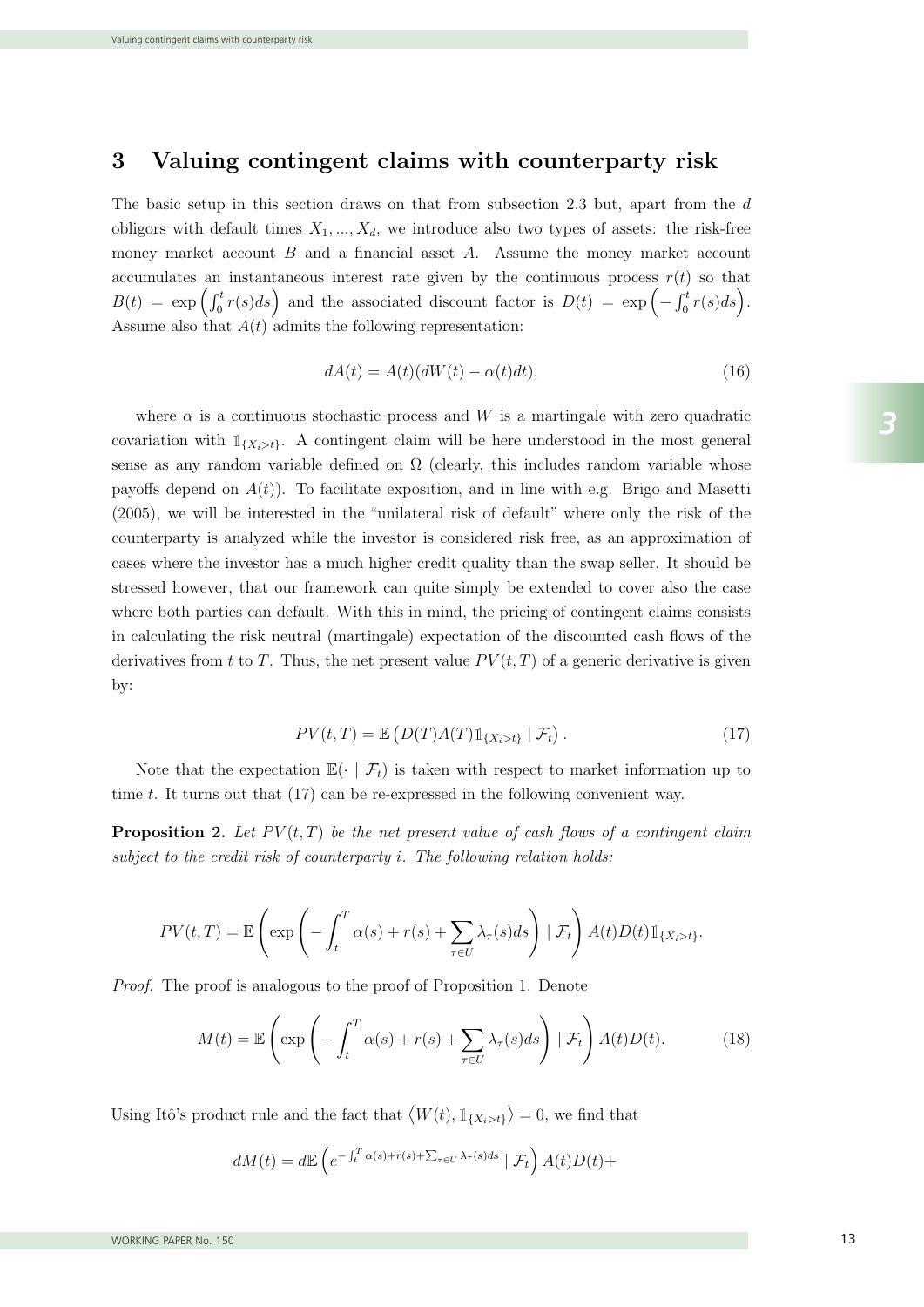$$
+ d(A(t)D(t)) \mathbb{E}\left(e^{-\int_t^T \alpha(s) + r(s) + \sum_{\tau \in U} \lambda_\tau(s)ds} \mid \mathcal{F}_t\right) + \tag{19}
$$

$$
+ d\mathbb{E}\left(e^{-\int_t^T \alpha(s) + r(s) + \sum_{\tau \in U} \lambda_\tau(s)ds} \mid \mathcal{F}_t\right) d(A(t)D(t)),
$$
\nwhich in view of  $dD(t)dA(t) = 0$  reduces to:

\n(20)

payments are made and added to the swap seller's bankruptcy estate. Hence, the premium

 $U$ sing It $\mathcal{U}$ o's product rule and that fact that  $\mathcal{U}$ 

$$
dM(t) = d\mathbb{E}\left(e^{-\int_t^T \alpha(s) + r(s) + \sum_{\tau \in U} \lambda_{\tau}(s)ds} | \mathcal{F}_t\right) A(t)D(t) +
$$
  
+ 
$$
(dA(t)D(t) + A(t)dD(t)) \mathbb{E}\left(e^{-\int_t^T \alpha(s) + r(s) + \sum_{\tau \in U} \lambda_{\tau}(s)ds} | \mathcal{F}_t\right)
$$
(21)

and ultimately to

$$
dM(t) = M(t) \left( dW(t) + \sum_{\tau \in U} \lambda_{\tau}(t) dt \right).
$$
 (22)  
Thus, using once again the product rule,

Thus, using once again the product rule,

$$
d\left(M(t)\mathbb{1}_{\{X_i>t\}}\right) = M(t)\left(dW(t)\mathbb{1}_{\{X_i>t\}} + \mathbb{1}_{\{X_i>t\}}\sum_{\tau\in U}\lambda_{\tau}(t)dt + d\mathbb{1}_{\{X_i>t\}}\right).
$$
 (23)

Hence,  $M(t) \mathbb{1}_{\{X_i > t\}}$  is a martingale and since  $M(T) = A(T)D(T)$ , (17) finally becomes:  $\prod_{\alpha,\beta,\gamma} M(\mu)$  is a really Hence,  $M(t) \mathbb{I}_{\{X_i > t\}}$  is a m Hence,  $M(t) \mathbb{1}_{\{X_i > t\}}$  is a martingale a nce  $M(T) = A(T)D(T)$ , ()

$$
PV(t,T) = \mathbb{E}\left(M(T)\mathbb{1}_{\{X_i > t\}} \mid \mathcal{F}_t\right) = M(t)\mathbb{1}_{\{X_i > t\}},\tag{24}
$$
 which concludes the proof.

which concludes the proof.  $\hfill \square$ 3.1 Plain vanilla CDS  $\mathcal{L}$  is a contract that facilitates that facilitates that facilitates the transfer of credit risk on some  $\blacksquare$ 

3.1 Plain vanilla CDS Proposition 2 provides a general framework for the valuation of a broad class of contingent reference asset (e.g. corporate or sovereign bond) from one party to another (see e.g. O'Kane and Turnbull, 2003 for a primer on credit default swaps). Under the terms of the transaction, default swaps – can be derived as a corollary. As briefly explained in the introduction, a claims in the presence of counterparty risk. The valuation of credit derivatives – e.g. creditdefault swaps – can be derived as a corollary. As briefly explained in the introduction, a credit default swap (CDS) is a contract that facilitates the transfer of credit risk on some default swaps – can be derived as a corollary. As briefly explained in the introduction, a credit default swap (CDS) is a contract that facilitates the transfer of credit risk on some Proposition 3. Let name i (with default time Xi) be the issuer of a risky bond, j (with

Proposition 2 provides a general framework for the valuation of a broad class of contingent claims in the presence of counterparty risk. The valuation of credit derivatives  $-$  e.g. credit claims in the presence of counterparty risk. The valuation of credit derivatives – e.g. credit default swaps – can be derived as a corollary. As briefly explained in the introduction, a credit default swap (CDS) is a contract that facilitates the transfer of credit risk on some reference asset (e.g. corporate or sovereign bond) from one party to another (see e.g.  $O'$ Kane and Turnbull, 2003 for a primer on credit default swaps). Under the terms of the transaction, protection buyer makes regular, usually quarterly, payments  $p$  to the protection seller, the size of which is quoted as CDS spread and is paid on the face value of the asset under protection  $-$  the so called fixed or premium leg. The premium payments are made until the transaction matures or the reference credit defaults. Typically, and this is what we are going to assume payment on each of the payment dates  $t_1, t_2, ..., t_N = T$  equals  $p\delta_n \mathbb{1}_{\{X_i > t_n\}} \mathbb{1}_{\{X_j > t_n\}}$ , where had this is what we are going to assume below, payments also cease once the protection seller defaults, however it is also possible that  $\cdot$ and Turnbull, 2003 for a primer on credit default swaps). Under the terms of the transaction,  $\overline{1}$ d or premium leg. The premium pay payments are made and added to the swap seller's bankruptcy estate. Hence, the premium  $\delta_n$  is the day count fraction for the period  $[t_{n-1}, t_n]$ . The contingent (or protection) leg of the swap consists of a single payment made by the protection seller in case of default of the reference issuer before maturity time T. The protection leg can be settled either in cash or, more typically, by physical delivery, whereby the protection buyer delivers face value of the defaulted asset and receives a payment equal to its face value. In either case, Proposition 2 provides a general framework for the valuation of a broad class of contingent<br>claims in the presence of coupterparty right. The relation of each derivatives set and R  $\alpha$  is definite  $\alpha$  is dependent value of the network of the contribution buyer is given by: on credit default swaps). Under the terms  $\mu$ iuoted as CDS spread makes regular, usually quarterly, payments  $p$  to the problem and is paid on the face value of the asset under protection  $T_{\text{tot}}$  is found by spread (premium) is found by setting the value of the contract of the contract of the contract of the contract of the contract of the contract of the contract of the contract of the contract of the c at inception to zero, i.e.  $\frac{1}{2}$  = 0. Note that although the CDS(0, T) = 0. Note that although the CDS value  $\frac{1}{2}$  = 0. Note that although the CDS value of  $\frac{1}{2}$  = 0. Note that although the CDS value of  $\frac{1}{$ given above features as constant recovery rate, it can be easily generalized for stochastic generalized for stochastic direction of  $\sigma$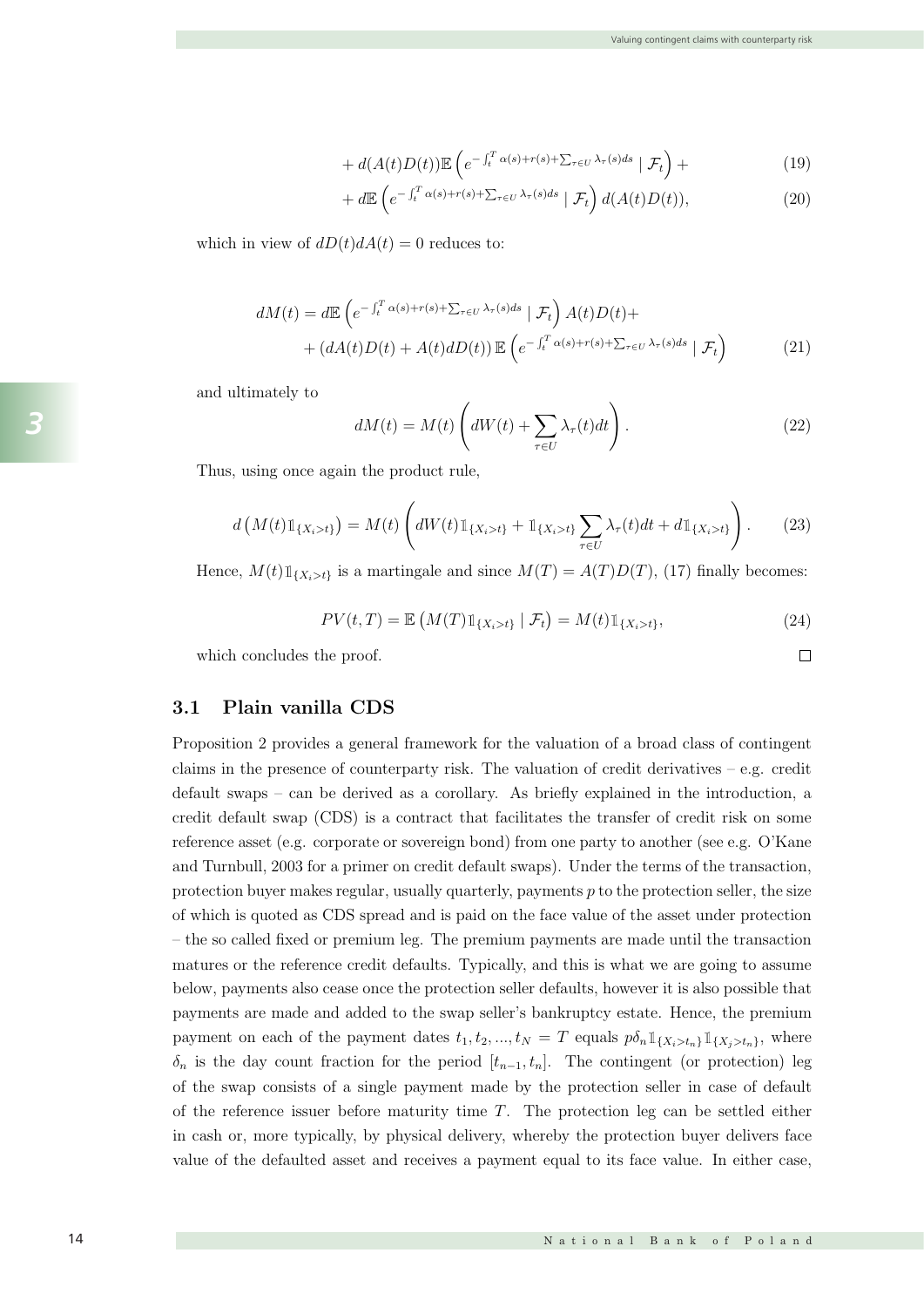protection buyer's payoff at default is equal to the notional multiplied by  $(1 - R)$ , R being the recovery rate on the defaulted asset. Putting this together, the value of a CDS contract to the protection buyer is equal to the difference between the present value of the contingent leg and the fixed leg, taking into account the dependence of both the issuer's (name  $i$ ) and the protection seller's (name  $j$ ) credit on risk factors:

$$
CDS(t,T) = (1 - R)\mathbb{E}\left(\int_t^T D(s)\mathbb{1}_{\{X_j > s\}}d\mathbb{1}_{\{X_i > s\}} \mid \mathcal{F}_t\right) - \mathbb{E}\left(\sum_{n=1}^N p\delta_n D(t_n)\mathbb{1}_{\{X_i > t_n\}}\mathbb{1}_{\{X_j > t_n\}} \mid \mathcal{F}_t\right),
$$
\n(25)

The generic formula can be restated in the following way.

**Proposition 3.** Let name i (with default time  $X_i$ ) be the issuer of a risky bond, j (with default time  $X_i$ ) the seller of protection on i's debt, p denote the premium (CDS spread) paid for protection on coupon periods set by dates  $t_1, t_2, ..., t_N = T$  and R be the recovery rate on  $i$ 's debt. Then the net present value of the CDS to the protection buyer is given by:

$$
CDS(t,T) = (1 - R)\mathbb{E}\left(\int_t^T G(s) \sum_{\tau \in V} \lambda_\tau(s)ds \mid \mathcal{F}_t\right) D(t)\mathbb{1}_{\{X_i > t\}}\mathbb{1}_{\{X_j > t\}} - \mathbb{E}\left(\sum_{n=1}^N p\delta_n \exp\left(-\int_0^{t_n} r(s) + \sum_{\tau \in U(i) \cup U(j)} \lambda_\tau(s)ds\right) \mid \mathcal{F}_t\right) D(t)\mathbb{1}_{\{X_i > t\}}\mathbb{1}_{\{X_j > t\}},
$$
  
where  $V = U(i) \setminus U(j)$  and  $G(s) = \exp(-\int_t^s r(u) + \sum_{\tau \in V} \lambda_\tau(u)du).$ 

Proof. The proof is analogous to that of Proposition 2.

The fair value of the CDS spread (premium) is found by setting the value of the contract at inception to zero, i.e.  $CDS(0,T) = 0$ . Note that although the CDS valuation formula given above features a constant recovery rate, it can be easily generalized for stochastic recovery rates. Indeed, this follows from Proposition 2 by letting  $A(t)$  be the stochastic recovery rate process.

**Proposition 4.** Let the assumptions of Proposition 3 hold. Assume also the loss given default  $L(t)$  on the bond issued by obligor i is a stochastic process satisfying the following differential equation:  $dL(t) = L(t)(dW(t)-l(t)dt)$  where  $l(t)$  is a continuous stochastic process and W is a martingale with zero quadratic covariation with  $\mathbb{1}_{\{X_i > t\}}$ . Then the protection leg of the CDS on  $i$  sold by  $j$  is given by:

$$
PL(t,T) = \mathbb{E}\left(\int_t^T D(s)L(t)\mathbb{1}_{\{X_j>s\}}d\mathbb{1}_{\{X_i>s\}}\mid \mathcal{F}_t\right) =
$$
  
= 
$$
\mathbb{E}\left(\int_t^T G(s)\sum_{\tau\in V} \lambda_\tau(s)ds \mid \mathcal{F}_t\right)D(t)L(t)\mathbb{1}_{\{X_i>t\}}\mathbb{1}_{\{X_j>t\}},
$$

 $\Box$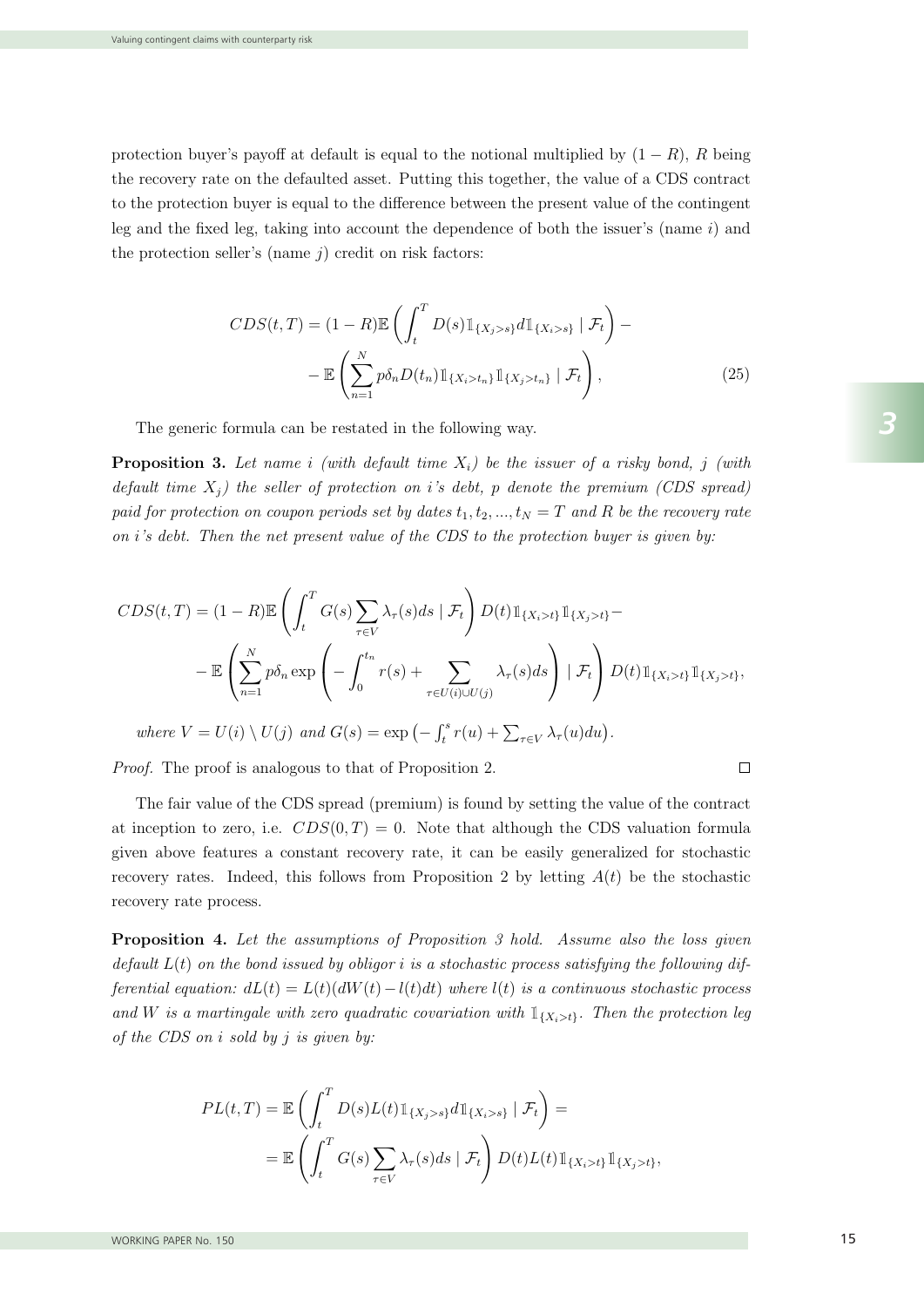$\Box$ 

where 
$$
V = U(i) \setminus U(j)
$$
 and  $G(s) = \exp(-\int_t^s r(u) + l(u) + \sum_{\tau \in V} \lambda_{\tau}(u) du)$ .

Proof. The proof is analogous to that of Proposition 2.

To illustrate how default correlation – i.e. dependence on systematic factors – affects counterparty risk and alters the valuation of a CDS consider the following example.

Example 2. Let A be the counterparty selling protection against the default of a more risky issuer B. Assume the CDS has maturity of  $T = 10$  years and premium payments are made on a quarterly basis. Assume also a deterministic  $40\%$  recovery rate on B's debt,  $R = 0.4$ , and a one-factor version of the dependence model introduced in Definition 2, whereby idiosyncratic shocks are represented by exponential random variables  $Y_1$  and  $Y_2$  with parameters  $\lambda_1, \lambda_2 > 0$ . The systematic factor is constructed with the use of two exponential random variables  $\tau_1, \tau_2$ , with parameters  $\xi_1, \xi_2$ , such that  $\xi_2 < \xi_1$ . Thus, for  $\Phi : (1, 2) \to (2, 1)$ ,  $\tau_{\Phi(1)} \leq \tau_{\Phi(2)}$ . Then the sequence  $Z_{\Phi(1)} = Z_2 = \min\{\tau_1, \tau_2\}$  and  $Z_{\Phi(2)} = Z_1 = \tau_1$  is obviously increasing. In line with Definition 2, correlated default times are given by  $X_A = \min U(A) = \min \{Y_1, \tau_1\}$  and  $X_B = \min U(B) = \min\{Y_2, \min\{\tau_1, \tau_2\}\}\.$  Finally, the hazard rates of A and B are:

$$
\lambda_A = \lambda_1 + \xi_1
$$
  
\n
$$
\lambda_B = \lambda_2 + \xi_1 + \xi_2
$$
\n(26)

With these assumptions, Proposition 3 yields  $(FL$  being the fixed leg and  $PL$  the proand the state of the state of the state

Figure 2: CDS spread as a function of default correlation  $(T = 10, \lambda_i = 0.001, r = 2\%, \lambda_i = 0.001)$  $R = 40\%).$ 



tection leg):  $\frac{1}{2}$ .

$$
FL = -p \sum_{t=1}^{40} e^{-r0.25t} e^{-(\lambda_A + \lambda_B)0.25t} = e^{-(\lambda_A + \lambda_B + r)0.25} \left(1 - e^{-(\lambda_A + \lambda_B + r)10}\right)
$$
  
\n
$$
PL = 0.6 \int_0^{10} e^{-rt} e^{-(\lambda_1 + \xi_1)t} (\lambda_2 + \xi_2) e^{(\lambda_2 + \xi_2)t} dt = \frac{(\lambda_2 + \xi_2) \left(1 - e^{-(r + \lambda_1 + \lambda_2 + \xi_1 + \xi_2)10}\right)}{r + \lambda_1 + \lambda_2 + \xi_1 + \xi_2}
$$
\n(27)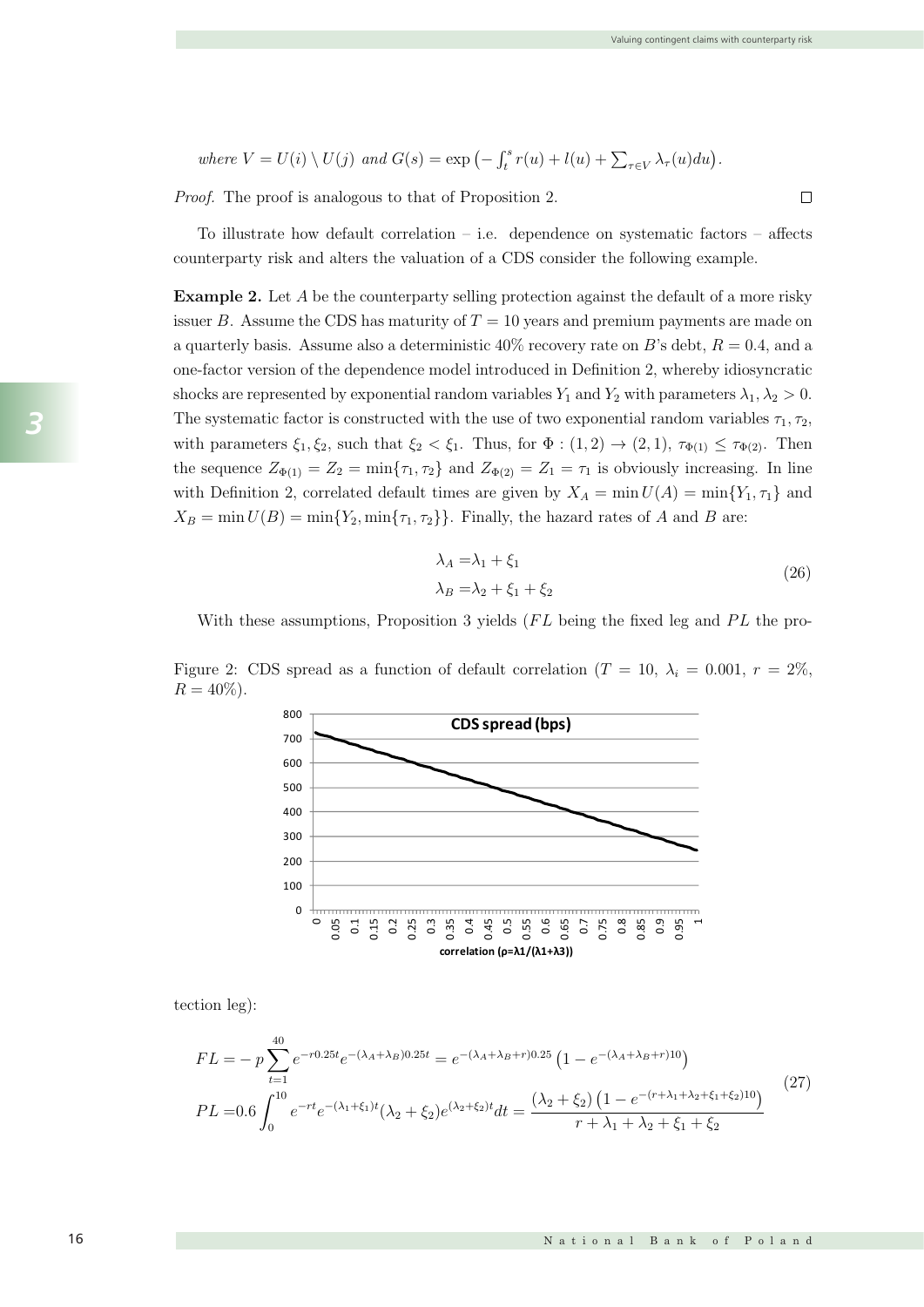Note that when  $\xi_1 = 0$  the defaults of A and B are totally independent. In contrast, when  $\lambda_1 = 0$ , so that  $\lambda_A = \xi_1$  the defaults are co-monotonic. Thus, a plausible measure of default correlation, which provides an interpolation between perfect dependence and independence, is:  $\rho = \xi_1/(\lambda_1 + \xi_1)$  (analogous measure of default correlation is used by Giesecke, 2003). Assume that probabilities of default of both A and B are given by the market and hence  $\lambda_A$ and  $\lambda_B$  are fixed. In such circumstances,  $FL(0, 10)$  is fixed as well, which squares with the intuition that the traded credit risk is contained in the protection leg of the swap. We can now investigate the impact of default correlation on the CDS spread:

$$
p = \frac{1}{FL(0, 10)} PL(0, 10) = \frac{0.6}{FL(0, 10)} \frac{\lambda_B - \lambda_A \rho}{r + \lambda_B + \lambda_A (1 - \rho)} \left( 1 - e^{-(r + \lambda_B + \lambda_A (1 - \rho))10} \right), \quad (28)
$$

and using the fact that  $\exp(x) \approx 1 + x$ ,  $p \approx \frac{10}{FL(0,10)} (\lambda_B - \lambda_A \rho)$ . Thus, the CDS spread is a decreasing function of default correlation (Figure 2) and an increasing function of the tenor.  $p = \frac{1}{FL(0, 10)} PL(0, 10) = \frac{0.5}{FL(0, 10)} \frac{\lambda_B}{r + \lambda_B + \lambda_A (1 - \rho)} \left( 1 - e^{-(r + \lambda_B + \lambda_A (1 - \rho))10} \right),$  (28)<br>and using the fact that  $\exp(x) \approx 1 + x$ ,  $p \approx \frac{10}{FL(0, 10)} (\lambda_B - \lambda_A \rho)$ . Thus, the CDS spread,<br>decreasing function of default c  $r_{\text{enor}}$ .  $\frac{3}{3}$  and using the ract that  $\exp(\frac{3}{3}t)$  $\alpha$  final application, we show that  $\alpha$ 

#### 3.2 First-to-default swaps  $\mathcal{P}$  Proposition 5. Using the notation and assumption assumptions introduced above, the net present value value value  $\mathcal{P}$  $2.2$  First to default supper context also by Jamshidian, 2004). A credit default swaption may be thought of as an 3.3 Default swaptions

Our approach to modeling dependent defaults comes in very handy also in the context of pricing correlation products such as default baskets. Basket default swaps are similar in<br>patterns to ordinary englished default cursos, except they reference a whole health on group nature to ordinary credit default swaps, except they reference a whole basket, or group, of obligors, rather than one specific entity. The payment of the protection leg in a basket CDS (and termination of the fixed leg) is the *n*th – typically first, fifth or tenth – default in<br>  $\alpha$  hecket (see  $\alpha \pi$ ,  $Q'$ Kane, 2008 for an extensive systemic of single, and multi-name enditi ODS (and termination of the fixed leg) is the *h*th – typically lifst, inth of tenth – default in a basket (see e.g. O'Kane, 2008 for an extensive overview of single- and multi-name credit derivatives). Basket CDSs are an obvious hedging instrument for diversified credit portfolios, where buying protection on, say, the first default can be more efficient than buying CDSs on each name in the portfolio individually. In turn, from the perspective of protection seller, a first-to-default swap (FtD) is attractive as it leverages the spread premium relative to a single-credit asset paying a comparable spread, thus allowing to pocket a high spread while minimizing the actuarial risk (cf. O'Kane, 2008, pp. 227-229).  $\epsilon_{\rm{DS}}$  (and termination of the fixed leg) is the  $n_{\rm{H}}$  – typically first, fifth or tenth – default in a basket (see e.g. O'Kane, 2008 for an extensive overview of single- and multi-name credit  $rac{1}{2}$ CDS (and termination of the fixed leg) is the  $n\text{th}$  – typically first, fifth or tenth – default in derivatives). Basket CDSs are an obvious nedging instrument for diversified credit portfolios, a first-to-default swap (FtD) is attractive as it leverages the spread premium relative to a

As with a standard CDS, the value of a first-to-default swap in the presence of counterparty risk (from the perspective of the protection buyer) is equal to the difference between the present value of the contingent leg and the fixed leg:

$$
FDS(t,T) = (1 - R)\mathbb{E}\left(\int_{t}^{T} D(s)\mathbb{1}_{\{X_{j}>s\}}d\prod_{i\in FtD}\mathbb{1}_{\{X_{i}>s\}}\mid \mathcal{F}_{t}\right) - \mathbb{E}\left(\sum_{n=1}^{N} pD(t_{n})\prod_{i\in FtD\cup\{j\}}\mathbb{1}_{\{X_{i}>t_{n}\}}\mid \mathcal{F}_{t}\right),
$$
\n(29)

where  $\{1, 2, ..., d\}$  is the basket of obligors,  $F$ t $D \subset \{1, 2, ..., d\}$ , p is the spread, R the recovery rate and  $t_1, t_2, ..., t_N = T$  denote the coupon periods. Formula (29) can be restated in the following way allowing for a stochastic loss given default.  $t, t, t, \ldots, t$ <br>  $t_N = T$  denote the coupon periods. Formula (29)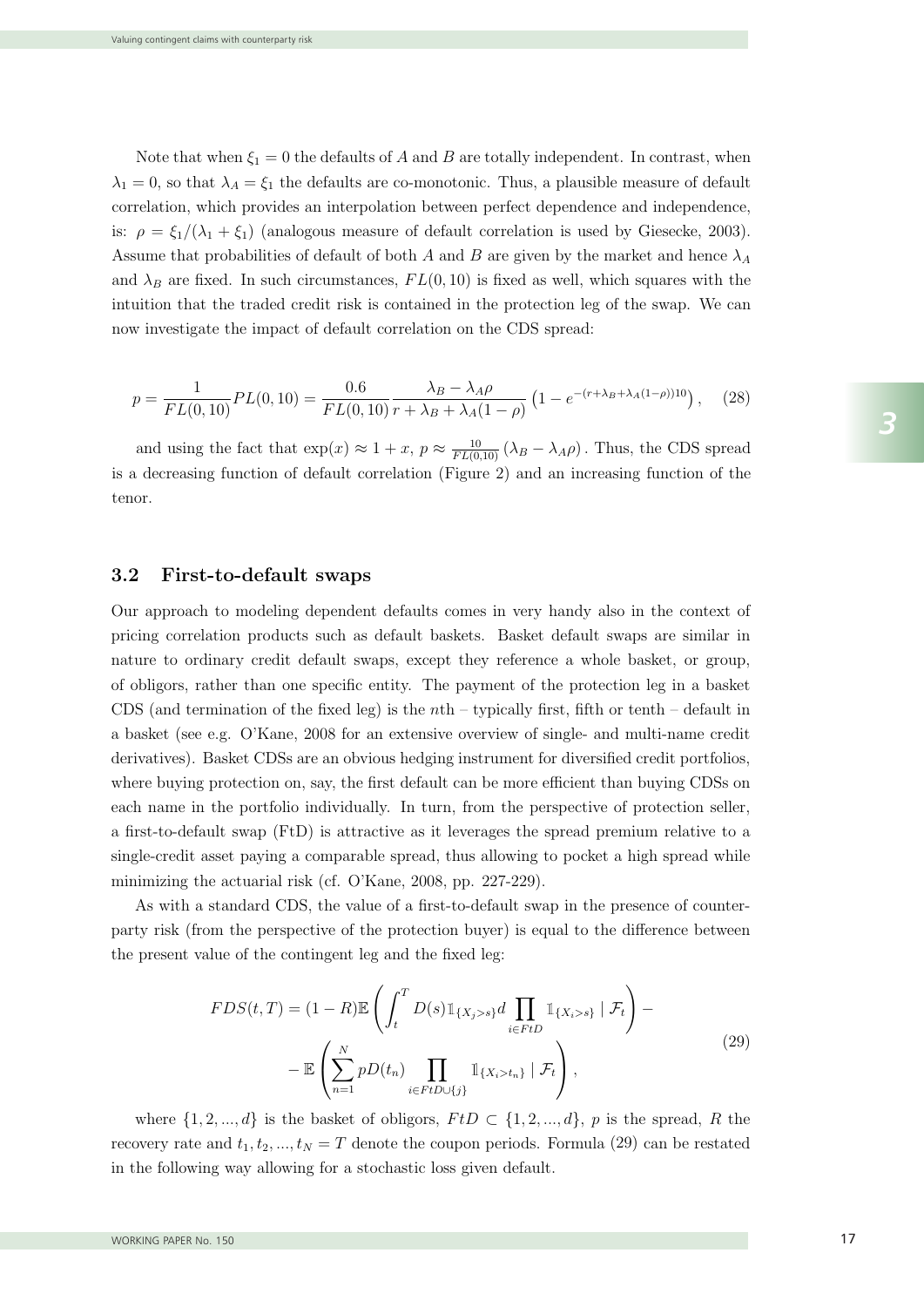Proposition 5. Using the notation and assumptions introduced above, the net present value of a first-to-default swap to the protection buyer is given by:

$$
FDS(t,T) = \mathbb{E}\left(\int_t^T G(s) \sum_{\tau \in V^-} \lambda_\tau(s)ds \mid \mathcal{F}_t\right) D(t)L(t) \prod_{i \in FtD \cup \{j\}} 1_{\{X_i > t\}} - \mathbb{E}\left(\sum_{n=1}^N p \exp\left(-\int_0^{t_n} r(s) + \sum_{\tau \in U(i) \cup U(j)} \lambda_\tau(s)ds\right) \mid \mathcal{F}_t\right) D(t) \prod_{i \in FtD \cup \{j\}} 1_{\{X_i > t\}},
$$

where  $V = \bigcup_{i \in FtD} U(i) \cup U(j)$ ,  $V^- = \bigcup_{i \in FtD} U(i) \setminus U(j)$  and  $G(s) = e^{-\int_s^s r(u) + l(u) + \sum_{\tau \in V} \lambda_{\tau}(u) du}$ .

*Proof.* The proof is analogous to that of Proposition 2.  $\Box$ 

#### 3.3 Default swaptions context also by James and the thought of as an extended of as an extended of as an extended of as an extended of as an extended of as an extended of as an extended of as an extended of as an extended

As a final application, we show how to value options on CDSs in the presence of counterparty risk. We rely heavily on Schönbucher (2004) who first proved that such options can be priced using the famous Black (1976) formula by expressing the option payoff in terms of a defaultable numeraire asset (the change-of-numeraire technique has been applied in this context also by Jamshidian, 2004). A credit default swaption may be thought of as an explicit option on a  $CDS - i.e.$  an option to buy protection on a reference asset at a specified  $s$  pread – or an option to extend an existing CDS contract. We consider only the so called European knockout swaptions which give the option holder the right to buy protection only on one specific date (expiry) and cancel automatically with no payments if there is a credit  $\frac{1}{\sqrt{2}}$ event before expiry (see e.g. O'Kane, 2008 for a general overview of credit swaptions). The knockout property is crucial: the option owner is long protection forward, so ideally he would like the credit of the reference name to deteriorate and the spread to widen relative to the strike price, but he would not want default as such to occur before expiry, i.e. before he had a chance to exercise the option. Much like plain vanilla CDSs, credit swaptions are also<br>trade is settled at the counterparty right and default time counclation between the protection highly sensitive to counterparty risk, and default time correlation between the protection seller and the reference entity will have a significant impact on the option price. explicit option on a CDS – i.e. an option to buy protection on a reference asset at a specified at a specified at a specified at a specified at a specified at a specified at a specified at a specified at a specified at a spread approached, we show now to value options on ODSs in the presence of counterparty

Since the underlying instrument in credit swaptions is a forward starting CDS, we can build on the framework developed above for plain vanilla CDSs. As before, let  $i$  be the issuer of a risky bond and j the seller of protection on i with an embedded option. Suppose the trade is settled at  $t \geq 0$ , becomes effective at  $T_0 > t$  and matures at  $T_N > T_0$ . Define forward continuous survival probability as:  $\frac{1}{2}$  and  $\frac{1}{2}$  is  $\frac{1}{2}$  in  $\frac{1}{2}$  in  $\frac{1}{2}$  in  $\frac{1}{2}$  in  $\frac{1}{2}$  in  $\frac{1}{2}$  in  $\frac{1}{2}$  in  $\frac{1}{2}$  in  $\frac{1}{2}$  in  $\frac{1}{2}$  in  $\frac{1}{2}$  in  $\frac{1}{2}$  in  $\frac{1}{2}$  in  $\frac{1}{2}$  in  $\frac{1}{2}$  in

$$
G(t,T) = \mathbb{E}\left(\exp\left(-\int_t^T r(s) + \sum_{\tau \in U(j) \cup U(i)} \lambda_\tau(s)ds\right) \mid \mathcal{F}_t\right)
$$
(30)

and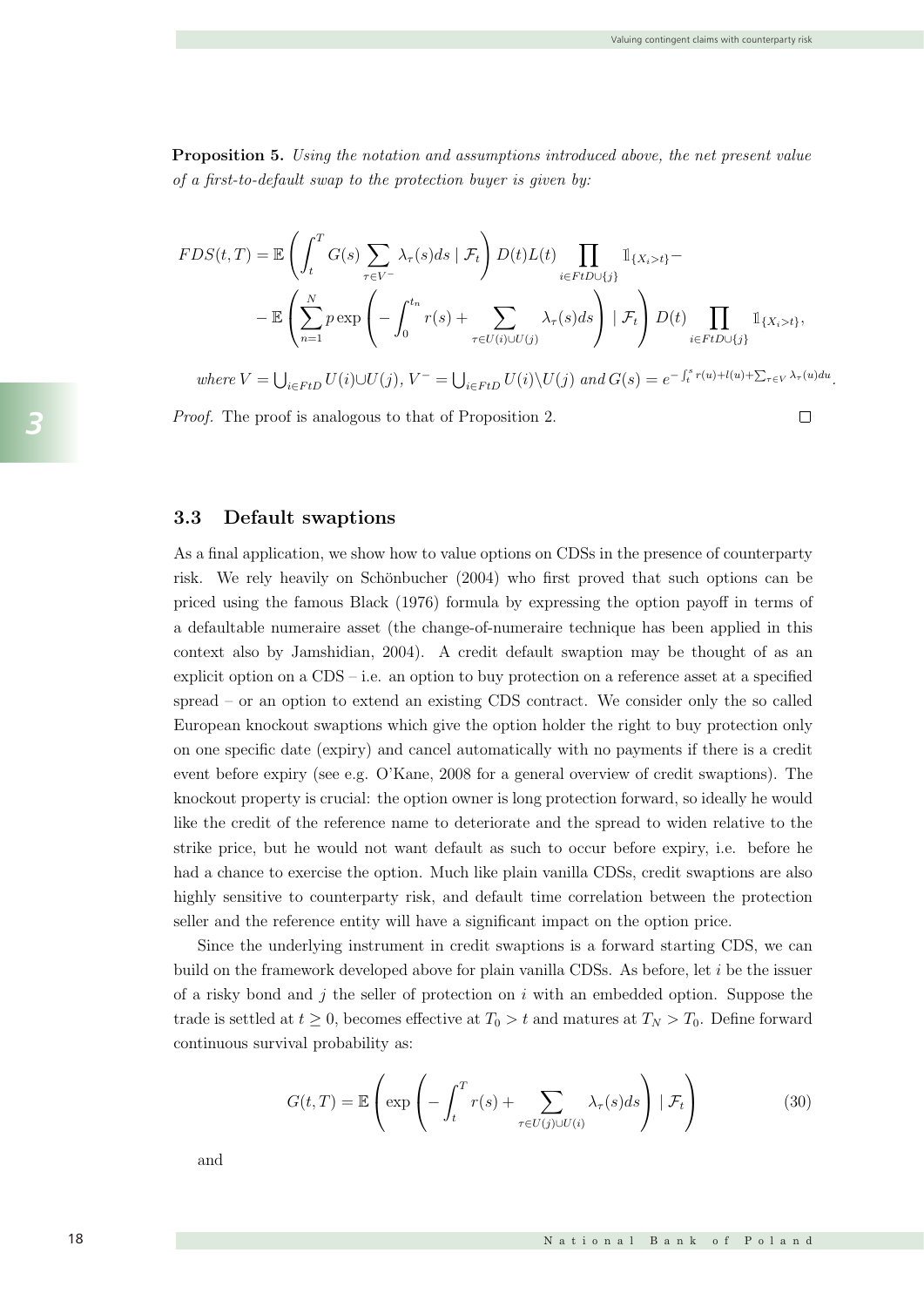$$
G(t,T)\gamma_i(t,T) = \mathbb{E}\left(\sum_{\tau \in U(i)\setminus U(j)} \lambda_\tau(T) \exp\left(-\int_t^T r(s) + \sum_{\tau \in U(j)\cup U(i)} \lambda_\tau(s)ds\right) | \mathcal{F}_t\right) \tag{31}
$$

Then, by the same logic as in Propositions 2 and 3: then, by the same logic as in Propositions 2 and 3:  $f(x) = f(x)$ ,  $f(x) = f(x)$ ,  $f(x) = f(x)$ ,  $f(x) = f(x)$ , the fair premium of a formula  $f(x)$  $T$ nen, by the sa

$$
\mathbb{E}\left(D(T)\mathbb{1}_{\{X_i>T\}}\mathbb{1}_{\{X_j>T\}}\mid \mathcal{F}_t\right) = G(t,T)D(t)\mathbb{1}_{\{X_i>t\}}\mathbb{1}_{\{X_j>t\}}
$$
(32)  
and

and  $\overline{\mathcal{X}}$ and  $\sum_{i=1}^{\infty}$  $\text{and}$  $\mathop{\rm and}\nolimits$ 

$$
\mathbb{E}\left(\int_t^T D(s)\mathbb{1}_{\{X_s>s\}}d\mathbb{1}_{\{X_s>s\}}\mid \mathcal{F}_t\right) = D(t)\mathbb{1}_{\{X_s>t\}}\mathbb{1}_{\{X_j>t\}}\int_t^T G(t,s)\gamma_i(t,s)ds.
$$
 (33)

Let  $T_1, ..., T_N = T$  be the swap premium payment dates and  $\delta_n$  be the day count fraction<br>for the interval  $[T - T]$ . Then, using the shore equations, the fair promium of a forward for the interval  $[T_{n-1}, T_n]$ . Then, using the above equations, the fair premium of a forwardstarting CDS over  $[T_0, T_N]$ , evaluated at  $t < T_0$  is given by:<br> $LGD \xrightarrow{TN} G(t, s)$ ,  $(t, s)$ ,  $(t, s)$ the rolled samples and  $\sigma_n$  be the day count Haction<br>for the interval  $[T_{n-1}, T_n]$ . Then, using the above equations, the fair premium of a forward- $\frac{1}{2}$ n=1  $[T_0, T_n]$ . Then, using the above equations, the fair premium of a  $[T_0, T_{N}]$  evaluated at  $t < T_0$  is given by:  $CDC$ for the interval  $\lfloor t_{n-1}, t \rfloor$ <br>starting CDS over  $[T_0, T_0]$  ${\bf f}$ arting OD<sub>2</sub> over  $T_N$ , evaluated at  $t < T_0$  is giv

$$
p(t) = \frac{LGD \int_t^{T_N} G(t, s) \gamma_i(t, s) ds}{\sum_{n=1}^N G(t, T_n) \delta_n}.
$$
\n(34)

The call option price C with strike price K under the spot martingale measure (i.e. with  $\sum_{n=1}^{\infty} \sum_{k=1}^{\infty}$ ) the rolled savings account  $B(t)$  as the numeraire) is given by: The call option price C with strike price A under the spot martingale measure (i.e. with<br>the rolled savings account  $B(t)$  as the numeraire) is given by: The call option price  $C$  with strike price  $K$  under the spot martingale measure (i.e. with

$$
C(0) = \mathbb{E}\left(\sum_{n=1}^{N} e^{-\int_{0}^{T_n} r(s)ds} \mathbb{1}_{\{X_i > T_n\}} \mathbb{1}_{\{X_j > T_n\}} \delta_n \max(p(T_0) - K, 0)\right)
$$
  
= 
$$
\mathbb{E}\left(e^{-\int_{0}^{T_0} r(s)ds} \max(p(T_0) - K, 0) \mathbb{1}_{\{X_i > T_0\}} \mathbb{1}_{\{X_j > T_0\}} \sum_{n=1}^{N} G(0, T_n) \delta_n\right).
$$
 (35)

To handle (35) we shall introduce a new price system. Schönbucher (2004) suggests to use the fee stream for pricing CDS options. This may not be immediately clear, since the net present value of the premium payments can be zero, as both the reference credit and the counterparty can default before expiry. Luckily, we know that in such cases the option would be knocked out and the payoff would be zero as well, which indeed allows us to use  ${X_i > T_0}$   $\mathbb{1}_{\{X_j > T_0\}} \sum_{n=1}^N G(0, T_n) \delta_n$  as the numeraire. We can then change the spot martingale measure to the forward survival measure  $\mathbb Q$  and  $(35)$  becomes: would be known the payoff would be the payoff would be payoff would be a substitute of the payoff would be used as well, which indeed a line of the use of the use of the use of the use of the use of the use of the use of t net present value of the premium payments can be zero, as both the reference credit and  $\mathbb{1}_{\{X_i > T_0\}} \mathbb{1}_{\{X_j > T_0\}} \sum_{n=1}^N G(0, T_n) \delta_n$  as the numeraire. We can then change the spot martingale To handle  $(35)$  we shall introduce a new price system. Schönbucher  $(2004)$  suggests to measure to the forward survival measure  $\mathbb{Q}$  and (35) becomes:  $\mathcal{L}$  the swap premium. In what follows, we shall apply a version of the Libor market matrix  $\mathcal{L}$ measure to the forward survival measure  $\mathbb Q$  and  $(35)$  becomes: the counterparty can default before expiry. Luckily, we know that in such cases the option<br>would be knocked out and the payoff would be zero as well, which indeed allows us to use

$$
C(t) = \mathbb{E}^{\mathbb{Q}}(\max(p(T_0) - K, 0) | \mathcal{F}_t) \mathbb{1}_{\{X_i > t\}} \mathbb{1}_{\{X_j > t\}} \sum_{n=1}^N G(t, T_n) \delta_n.
$$
 (36)

Hence, the change of numeraire allows to remove the premium stream from the expectation, leaving all the uncertainty in the distribution of the premium in the Q measure. As described in Schönbucher  $(2004)$ , there is a whole range of models for the martingale dythe sum of the swap premium. In what follows, we shall apply a version of the Libor market that the swap premium. In what follows, we shall apply a version of the Libor market model. Consider a discrete time approximation of the protection leg: Hence, the change of numeraire allows to remove the premium stream from the expec-The change of numerative anows to remove the premium stream from the expec-<br>tation leaving all the uncertainty in the distribution of the premium in the  $\mathbb{O}$  measure. As  $\,$  model. Consider a discrete time approximation of  $\,$  th  $\,$ Hence, the cha

$$
\int_{t}^{T_N} G(t,s)\gamma_i(t,s)ds \approx \sum_{n=1}^{N} G(t,T_n)\delta_n L_n(t),\tag{37}
$$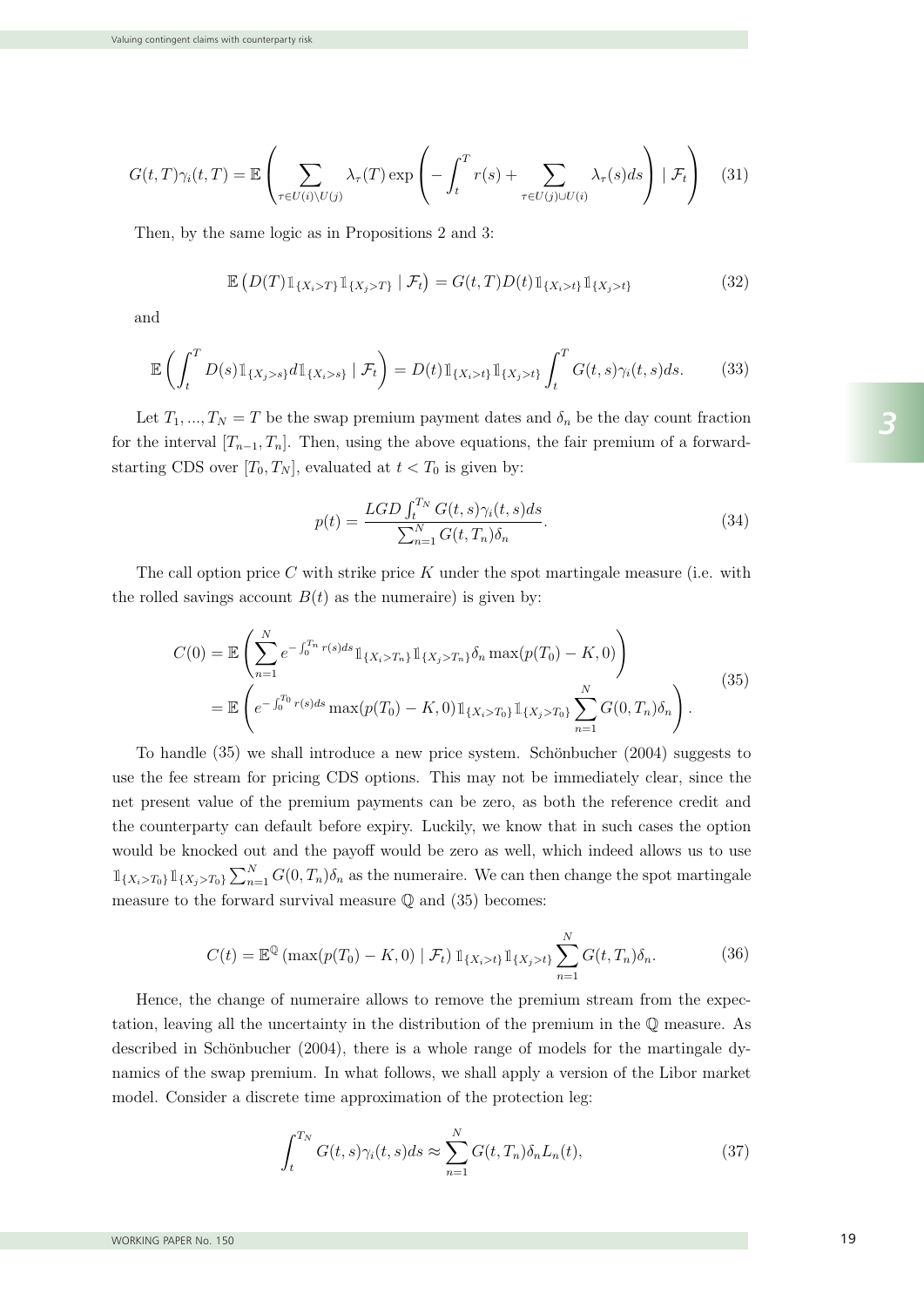where  $L_n(t)$  is the forward credit spread over  $[T_{n-1}, T_n]$ . Assume furthermore lognormal dynamics, i.e.  $\begin{pmatrix} - & dt \end{pmatrix}$  $\lfloor n_{n-1}, n \rfloor$ . Assume furthermore lognormal  $\frac{1}{2}$   $\frac{1}{2}$ where  $L_n(t)$  is the forward credit spread over  $[T_{n-1}, T_n]$ . Assume furthermore lognormal when, when we the swap premium payment of  $\mathbf{w}$  be the swap premium payment of  $\mathbf{w}$  be the data fraction  $\mathbf{w}$  be the data fraction  $\mathbf{w}$  be the data fraction  $\mathbf{w}$  be the data fraction of  $\mathbf{w}$  be the d  $dyn$  $t$ erm for convenience). The swap premium now becomes a weight  $\epsilon$ 

namics of the swap premium. In what follows, we shall apply a version of the Libor market

$$
dL_n(t) = \dots dt + L_n(t)\sigma_n(t)dW(t),
$$
\n(38)

where  $\sigma_n(t)$  is the instantaneous volatility and  $W(t)$  a Wiener process (we omit the drift term for convenience). The swap premium now becomes a weighted average of Libor forward rates:  $\frac{3}{2}$  can be approximated by:  $\cos$  .  $\ddot{\phantom{1}}$ example  $\sigma_n(t)$  is the instantaneous volatility and  $W(t)$  a Wiener process (we omit the drift  $\omega$  $\frac{1}{\sqrt{2}}$ the instantaneous volatility and  $W(t)$  a Wiener pro  $m<sup>1</sup>$ The call option price C with strike price C with strike price K under the spot matrix  $\mathcal{L}$  with  $\mathcal{L}$  with  $\mathcal{L}$  with  $\mathcal{L}$  with  $\mathcal{L}$  with  $\mathcal{L}$  with  $\mathcal{L}$  with  $\mathcal{L}$  with  $\mathcal{L}$  with  $\mathcal{L}$  w

$$
p(t) \approx \sum_{n=1}^{N} w_n(t) L_n(t),
$$
\n(39)  
\n
$$
w_n(t) = \frac{G(t, T_n)\delta_n}{\sum_{n=1}^{N} W_n(t)}.
$$
 Hence, using Itô's lemma, the dynamics of the swap premium

with  $w_n(t) = \frac{G(t,T_n)\delta_n}{\sum_n G(t,T_n)\delta_n}$ . Hence, using Itô's lemma, the dynamics of the swap premium (33) can be approximated by:  $\sum_{t=1}^{t} (t) = \frac{G(t, t)}{2}$ . Hence, using Itô's  $\text{Id}$  $w_n(t) = \frac{G(t,T_n)\delta_n}{\sum G(t,T_n)\delta_n}$ . Hence, using Itô's le  $(54)$  can be approximated by: with  $w_n(t) = \frac{\sum_{i=1}^{n} C(t,T_n) \delta_n}{\sum_{i=1}^{n} C(t,T_n) \delta_n}$ . Hence, using Itô's lemma, the dynamics of the swap premium  $(34)$  can be approximated by:  $(34)$  can be approximated by:  $\sum_{n=0}^{\infty}$  $\frac{n}{\beta_1 T_n \beta_0 n}$ . Hence, using Itô's lemma.  $y:$ with  $w_n(t) = \frac{G(t,T_n)\delta_n}{\sum_{i=1}^n \sigma_i}$ . Hence, using Itô's lemma, the dynamics of the swap premium  $n_{\alpha}$ ∂p(t)  $\frac{\sum_{n} \delta_n}{\sum_{t} \sum_{n} \delta_n}$ . Hence, using Itô's lemma, the tynamics of the swap pro  $\text{red } \text{by}:$  $(34)$  can be approximated by: with  $w_n(t) = \frac{1}{2}$ pro  $G(t,T_n)$  $\frac{G(t,T_n)\delta_n}{\sum_n G(t,T_n)\delta_n}$ . Hence, using Itô's lemma, the dynamics of the swap (34) can be approximated by:  $\ddot{\phantom{0}}$ mics

$$
dp(t) \approx \dots dt + \sum_{n=1}^{N} \frac{\partial p(t)}{\partial L_n(t)} L_n(t) \sigma_n(t) dW(t) = \dots dt + \sum_{n=1}^{N} w_n(t) L_n(t) \sigma_n(t) dW(t) =
$$
  

$$
= \dots dt + p(t) \frac{\sum_{n=1}^{N} G(t, T_n) \delta_n L_n(t) \sigma_n(t) dW(t)}{\sum_{n=1}^{N} G(t, T_n) \delta_n L_n(t)}
$$
(40)

If forward curve movements are predominantly parallel (as assumed e.g. by Andersen and Andreasen, 2000, Gatarek, 2000 or Schönbucher, 2000 in a similar context), then (40) can be approximated further as:  $\mathbf{s}$ If forward curve movements are predominantly parallel (as assumed e.g. by Andersen and<br>Andreasen, 2000, Gatarek, 2000 or Schönbucher, 2000 in a similar context), then (40) can brward curve movements are predominantly parallel (as assumed e.g. by Andersen and Andreasen, 2000, Gatarek, 2000 or Schönbucher, 2000 in a similar context), then (40) can  $\mathbf{r}$  counterparty. Lucking that in such cases that in such cases that in such cases that in such cases the option of  $\mathbf{r}$ where the payoff would be the payoff would be  $\frac{1}{\sqrt{2}}$  which indeed allows use to use to use to use to use to use to use to use to use to use to use to use to use to use to use to use to use to use to use to use to us  $rac{1}{\log n}$ Andreasen, 2000, Gatarek, 2000 or Schönbucher, 2000 in a similar context), then  $(40)$ where  $\mathbf{r} \in \mathcal{C}$  we let an as well, which indeed allows use to use to use to use to use to use to use to use to use to use to use to use to use to use to use to use to use to use to use to use to use to use to use t  $\frac{1}{2}$  becomes in the formula measure  $\frac{1}{2}$ 

$$
dp(t) \approx \dots dt + p(t) \frac{\sum_{n=1}^{N} G(0, T_n) \delta_n L_n(0) \sigma_n(t) dW(t)}{\sum_{n=1}^{N} G(0, T_n) \delta_n L_n(0)} = \dots dt + p(t) \sigma_p(t) dW(t), \quad (41)
$$

where  $\sigma_p(t) = \frac{\sum_n G(0,T_n)\delta_n L_n(0)\sigma_n(t)}{\sum_{n=1}^N G(0,T_n)\delta_n L_n(0)} = \sum_n v_n \sigma_n(t)$  is the weighted average of forward rate volatilities. On the other hand, given that the swap premium is a relative price in the forward  $\alpha$  is and  $\alpha$  of the scalar mand, given that the swap premium is a relative price in the formula survival measure  $\mathbb Q$ , it must be a martingale: where  $\sigma_n(t) = \frac{\sum_n G(0,T_n)\delta_n L_n(0)\sigma_n(t)}{n} = \sum_{n=0}^{\infty} \sigma_n(t)$  is the weighted average of forward rate  $\sum_{n=1}^{\infty} \alpha(n,m,n,n)$  option price formulation prices for the call  $\alpha$  calls for a call  $\alpha$  calls for a call  $\alpha$  $\nabla_{\alpha} G(\alpha T)$  is a  $K(\alpha)$  can be solved to give where  $\sigma_p(t) = \frac{\sum_{n=1}^{n} G(0,T_n) \delta_n L_n(0)}{\sum_{n=1}^{N} G(0,T_n) \delta_n L_n(0)} = \sum_n v_n \sigma_n(t)$  is the survival measure  $\mathbb{Q},$  it must be a martingale:  $\sum_{n=1}^{\infty} G(0, t_n) o_n L_n(0)$ <br>er hand, given that the swap premiu din is a relative price in the forward where  $\sigma_p(t) = \frac{\sum_{n=1}^{n} G(0,T_n) \delta_n L_n(t)}{\sum_{n=1}^{N} G(0,T_n) \delta_n L_n(0)} = \sum_n v_n \sigma_n(t)$  is the  $\sigma_n(t)$   $\sum$   $(y, t)$   $(1, t)$   $(c, t)$ where  $\sigma_p(t) = \frac{\sum_{n=1}^{N} G(0,T_n)\delta_n L_n(0)}{\sum_{n=1}^{N} G(0,T_n)\delta_n L_n(0)} = \sum_n n_n \sigma_n(t)$  is the weighted average of forward rate  $\overline{t}$ tation, leaving all the uncertainty in the uncertainty in the premium in the premium in the premium in the pre<br>the premium in the premium in the premium in the premium in the premium in the premium in the premium in the p surv  $d$ , given that the swap premium is a relative price in the form where  $\sigma_p(t) = \frac{2n}{\sum_{n=1}^N G(0,T_n)\delta_n L_n(0)} = \sum_n v_n \sigma_n(t)$  is the weighted a volatilities. On the other hand, given that the swap premium is a relati

$$
dp(t) \approx p(t)\sigma_p(t)dW^{\mathbb{Q}}(t),\tag{42}
$$

where  $W^{\mathbb{Q}}$  is a Wiener process under the measure  $\mathbb{Q}$ . Hence, (36) can be solved to give where  $W = \mathcal{L}$  where process and the measure  $\mathcal{L}$ . Hence,  $(\mathcal{L})$  can be served to give the familiar Black (1976) option price formula for a call:  $\alpha$  for a call: Wiener process under the measure  $\mathbb{Q}$ . Hence,  $(36)$  can be solved to give the familiar Black  $(1976)$  option price formula for a call:  $Q.$  Hence, (36) can be solved to where  $W^{\mathbb{Q}}$  is a Wiener process under the measure  $\mathbb{Q}$ . Hence, (36)

$$
C(0) = [p(0)N(d_{+}) - KN(d_{-})] \sum_{n=1}^{N} G(0, T_{n}) \delta_{n}, \qquad (43)
$$

where

dynamics, i.e.

dynamics, i.e.

dynamics, i.e.

$$
d_{\pm} = \frac{\ln\left(\frac{p(0)}{K}\right) \pm \frac{1}{2}\Sigma(T_0)}{\sqrt{\Sigma(T_0)}}
$$
\n(44)

 $X \times T$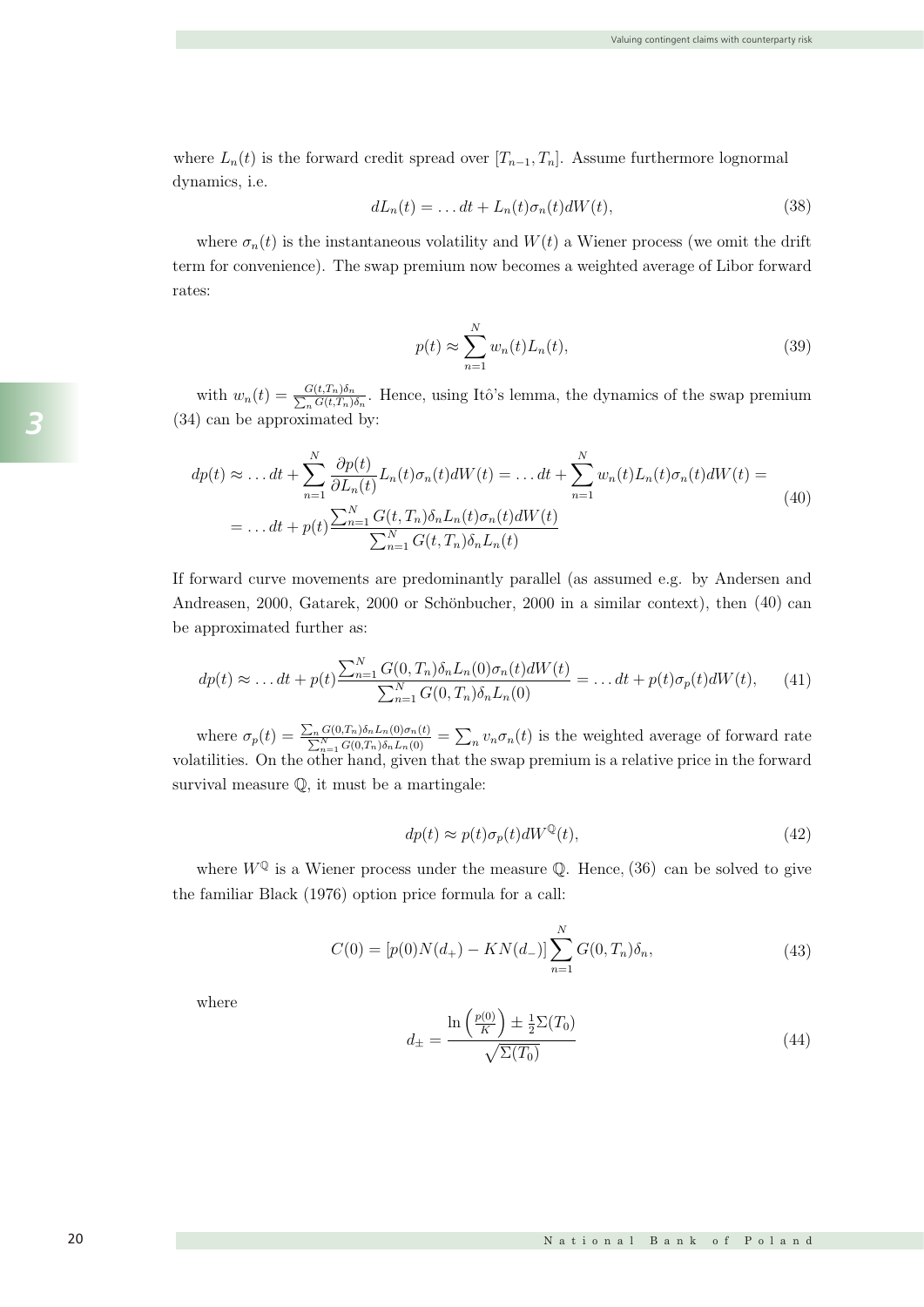| 50%<br>$1 \times 2$<br>$\overline{45\%}$<br>$2 \times 3$<br>40%<br>$3 \times 4$<br>35%<br>$4 \times 5$<br>30%<br>$5 \times 6$ | Term   Credit spread volatility $(\sigma_n(t))$ |
|-------------------------------------------------------------------------------------------------------------------------------|-------------------------------------------------|
|                                                                                                                               |                                                 |
|                                                                                                                               |                                                 |
|                                                                                                                               |                                                 |
|                                                                                                                               |                                                 |
|                                                                                                                               |                                                 |

Table 1: Term structure of credit spread volatility  $\overline{\phantom{a}}$ d volatility  $\frac{1}{1}$ : Term structure of cre

and  $\Sigma(T) = \int_0^T \sigma_p^2(t) dt$ . An analogous formula for a put (receiver swaption) can be derived by put-call parity. Note that the dependence of the option price on counterparty credit risk is determined by the forward CDS premium, which impacts the moneyness of the option, as well as  $\Sigma(T)$ .  $\mathcal{L}$  as given by the hazard rates  $\mathcal{L}$ shericance or the obtion brice on commerbard. tion, as well as  $\Sigma(T)$ .  $\mathcal{L}(T)$ . net present value of the present value of the premium payments can be zero, as both the reference credit and  $\alpha$ where  $\mathbf{u} = \mathbf{v}(\mathbf{x})$  we have as well, which indeed allows use to use use to use to use to use to use to use to use to use to use to use to use to use to use to use to use to use to use to use to use to use to use to  $\frac{1}{\sqrt{2}}$ 

**Example 3.** Consider the economy from Example 2, but suppose now the protection sold by  $A$  is in the form of a swaption that expires in one year and the CDS extends over the next 5 years. Assume a flat risk free rate  $r = 2\%$  and a flat term structure of credit spreads  $L_n(0)$ , as given by the hazard rates  $\lambda_A$  and  $\lambda_B$ , with volatilities given in Table 1. By (39), the CDS premium is (assuming for simplicity annual premium payments): ext 5 years. Assume a flat risk free rate  $r = 2\%$  and a flat term structure of credit spread.  $\frac{1}{\sqrt{1-\frac{1}{\sqrt{1-\frac{1}{\sqrt{1-\frac{1}{\sqrt{1-\frac{1}{\sqrt{1-\frac{1}{\sqrt{1-\frac{1}{\sqrt{1-\frac{1}{\sqrt{1-\frac{1}{\sqrt{1-\frac{1}{\sqrt{1-\frac{1}{\sqrt{1-\frac{1}{\sqrt{1-\frac{1}{\sqrt{1-\frac{1}{\sqrt{1-\frac{1}{\sqrt{1-\frac{1}{\sqrt{1-\frac{1}{\sqrt{1-\frac{1}{\sqrt{1-\frac{1}{\sqrt{1-\frac{1}{\sqrt{1-\frac{1}{\sqrt{1-\frac{1}{\sqrt{1-\frac{1}{\sqrt{1-\frac{1}{\sqrt{1-\frac{1$  $\overline{a}$ ructure of creaft spreads

$$
p(0) \approx \sum_{n=1}^{5} w_n(0) L_n(0) = 0.6(\lambda_B - \rho \lambda_A)
$$
 (45)

Spread volatility is given by:  $D_{\rm P}$  το σται σται ρήματα ρόλη σραστική με θα σπόσει σή.

$$
\sigma_p = \sum_{n=1}^{5} \frac{\exp(-(r + \lambda_A + \lambda_B)n)\sigma_n}{\sum_n \exp(-(r + \lambda_A + \lambda_B)n)}
$$
(46)

Using the data in Table 1, and assuming  $\rho = 0.5$ , we find  $p(0) = 0.006$  and  $\sigma_p = 40\%$ . Fig. ure 3 shows the value of the swaption with strike price equal to 60 bp as a function of default correlation between  $A$  and  $B$ . As expected, the value of the option is a decreasing function of correlation and the contract becomes worthless in case the defaults are co-monotonic.  $\rho$  are 3 shows the value of the swaption with strike price equal to  $60$  bp as a function of defaul



Figure 3: Default swaption price as a function of default correlation ( $1 \times 5$  contract with  $K_{\text{eff}}(3,1)$ )  $K = 60$  bps)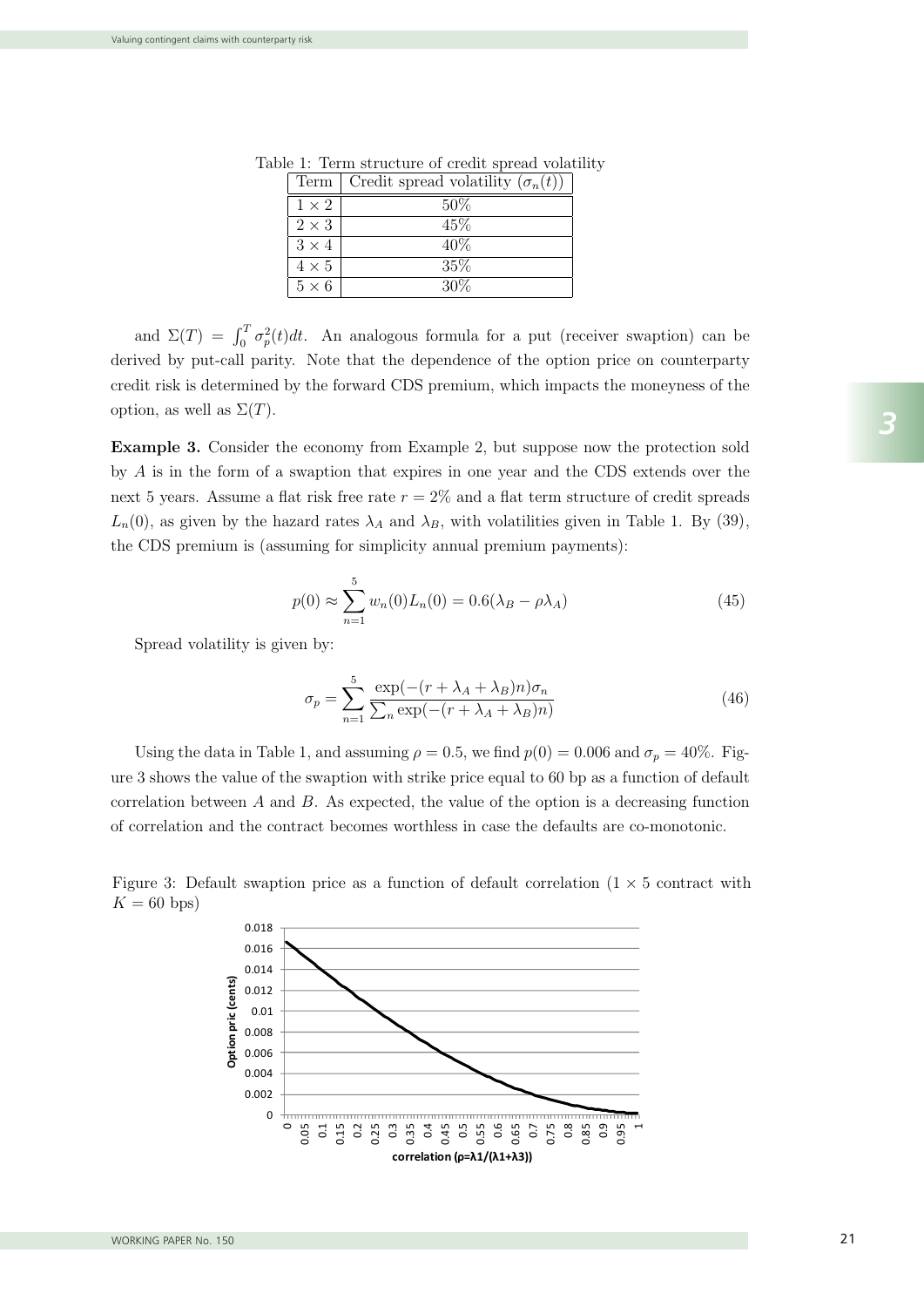#### 4 Conclusions

This paper proposes a new simple and intuitive model of dependent defaults that offers a continuous interpolation between independent and co monotonic defaults, thus allowing much greater flexibility than standard reduced form models where default correlation is induced by the correlation of default intensities and default times themselves are conditionally independent. The natural application of the model is in valuing products whose values depend on credit correlation between the counterparty and the reference entity. Thus, the prices of plain vanilla credit default swaps, first-to-default swaps and default swaptions in the presence of counterparty risk (and stochastic recovery rates) are derived as particular examples.

Several other applications and extensions of our framework can be suggested. First, the formulas presented above for the expected values of cash-flows under counterparty risk can be modified to include a (possibly stochastic) recovery rate on the counterparty, as opposed to merely the reference asset. Second, and perhaps more importantly, the dependence model could be calibrated to market data. Third, the framework could be applied outside of the scope of counterparty risk to model dependent defaults in basket credit derivatives or concentration risk in the context of recent financial stability policies (e.g. the creation of central clearing counterparties).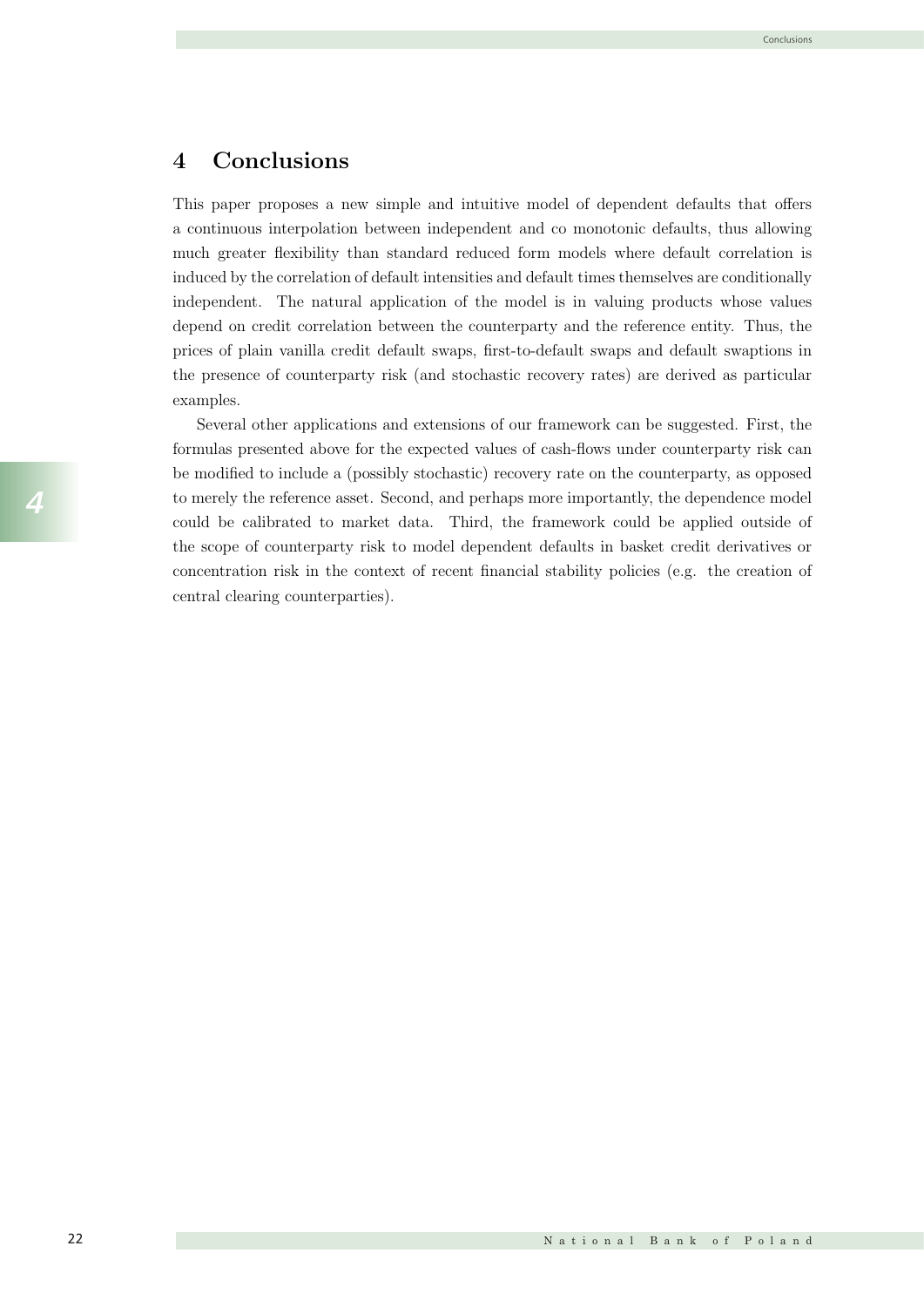### References

- Andersen, L., and J. Andreasen (2000): "Volatility skews and extensions of the Libor market model," Applied Mathematical Finance, 7(1), 1–32.
- BIELECKI, T., AND M. RUTKOWSKI (2010): Credit Risk: Modeling, Valuation and Hedging. Springer.
- BLACK, F. (1976): "The pricing of commodity contracts," Journal of Financial Economics, 3(1-2), 167–179.
- BLANCHET-SCALLIET, C., AND F. PATRAS (2008): "Counterparty risk valuation for CDS," Papers, arXiv.org.
- BRIGO, D., AND A. CAPPONI (2010): "Bilateral counterparty risk with application to CDSs," Risk, 23(3), 85.
- BRIGO, D., AND K. CHOURDAKIS (2009): "Counterparty risk for credit default swaps: impact of spread volatility and default correlation," International Journal of Theoretical and Applied Finance (IJTAF),  $12(07)$ ,  $1007-1026$ .
- BRIGO, D., AND M. MASETTI (2005): "Risk Neutral Pricing of Counterparty Risk," in Counterparty Credit Risk Modeling: Risk Management, Pricing and Regulation., ed. by M. Pykhtin. Risk Books.
- BRIGO, D., AND M. MORINI (2010): "Dangers of Bilateral Counterparty Risk: the fundamental impact of closeout conventions," Papers 1011.3355, arXiv.org.
- Buckley, K., S. Wilkens, and V. Chorniy (2011): "Capturing credit correlation between counterparty and underlying," Risk, pp. 70–74.
- Das, S. R., D. Duffie, N. Kapadia, and L. Saita (2007): "Common failings: How corporate defaults are correlated," The Journal of Finance, 62(1), 93–117.
- ECB (2009): Credit Default Swaps and Counterparty Risk. European Central Bank.
- ELOUERKHAOUI, Y. (2006): "Etude des Problemes de Corrélation et d'Incomplétude dans les Marchés de Crédit," Ph.D. thesis, Universite Paris IX - Dauphine.
- GAGLIARDINI, P., AND C. GOURIÉROUX (2003): "Spread term structure and default correlation," Les Cahiers du CREF of HEC Montréal Working Paper, (03-02).
- GATAREK, D. (2000): "Modelling without tears," Risk, pp. 20–24.

 $-$  (2010): "Individual names in top-down CDO pricing models," Risk, pp. 80–84.

23 GIESECKE, K. (2003): "A simple exponential model for dependent defaults," Journal of Fixed Income, 13(3), 74–83.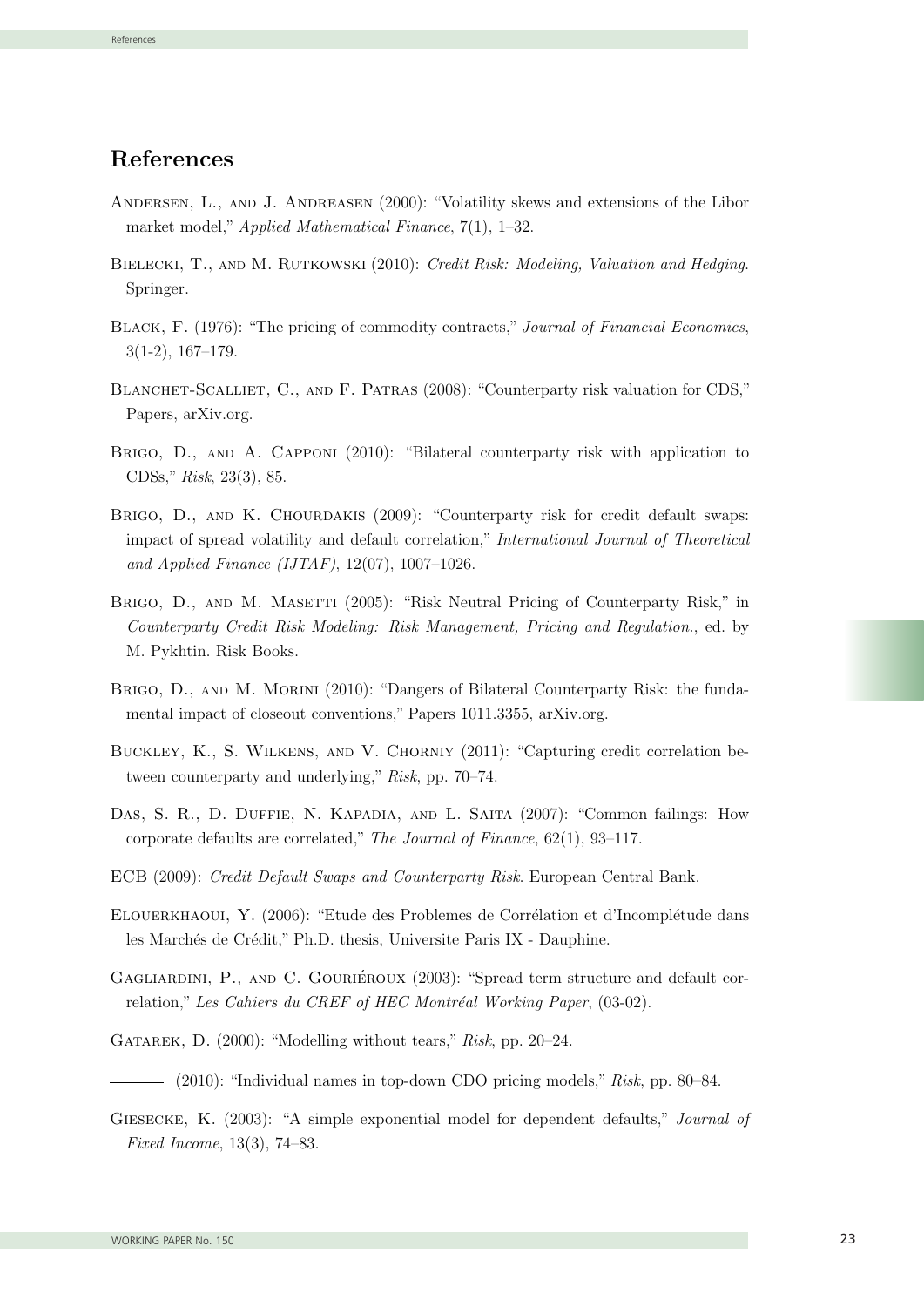- HULL, J. C., AND A. D. WHITE (2001): "Valuing Credit Default Swaps II: Modeling Default Correlations," The Journal of Derivatives, 8(3), 12–21.
- JAMSHIDIAN, F. (2004): "Valuation of credit default swaps and swaptions," Finance and Stochastics, 8(3), 343–371.
- JARROW, R. A., AND P. PROTTER (2004): "Structural vs. Reduced Form Models: A New Information Based Perspective," Journa of Investment Management, 2(2), 1–10.
- JARROW, R. A., AND S. M. TURNBULL (1995): "Pricing Derivatives on Financial Securities Subject to Credit Risk," Journal of Finance, 50(1), 53–85.
- JARROW, R. A., AND F. YU (2001): "Counterparty Risk and the Pricing of Defaultable Securities," Journal of Finance, 56(5), 1765–1799.
- LANDO, D. (2004): Credit Risk Modeling: Theory and Applications. Princeton Series in Finance.
- Leung, S. Y., and Y. K. Kwok (2005): "Credit Default Swap Valuation with Counterparty Risk," The Kyoto Economic Review, 74, 25–45.
- MCNEIL, A. J., R. FREY, AND P. EMBRECHTS (2005): Quantitative Risk Management: Concepts, Techniques, and Tools. Princeton Series in Finance.
- Merton, R. C. (1974): "On the Pricing of Corporate Debt: The Risk Structure of Interest Rates," Journal of Finance, 29(2), 449–70.
- Mikosch, T. (2006): "Copulas: Tales and facts," Extremes, 9(1), 3–20.
- O'Kane, D. (2008): Modelling Single-name and Multi-name Credit Derivatives. John Wiley and Sons.
- O'Kane, D., and S. Turnbull (2003): "Valuation of Credit Default Swaps," Fixed income quantitative credit research, Lehman Brothers.
- SCHÖNBUCHER, P. (2000): "A Libor Market Model with Default Risk," Bonn Econ Discussion Papers 15/2001, University of Bonn.
	- (2001): "Factor Models: Portfolio Credit Risks When Defaults are Correlated," The Journal of Risk Finance,  $3(1)$ ,  $45-56$ .
	- 24 (2003): Credit Derivatives Pricing Models. Wiley.
- $-$  (2004): "A measure of survival," Risk, pp. 79–85.
- Sharpe, W. F. (1964): "Capital Asset Prices: A Theory Of Market Equilibrium Under Conditions Of Risk," Journal of Finance, 19(3), 425–442.
- Walker, M. B. (2006): "Credit default swaps with counterparty risk: a calibrated Markov model," Journal of Credit Risk, 2, 31–49.